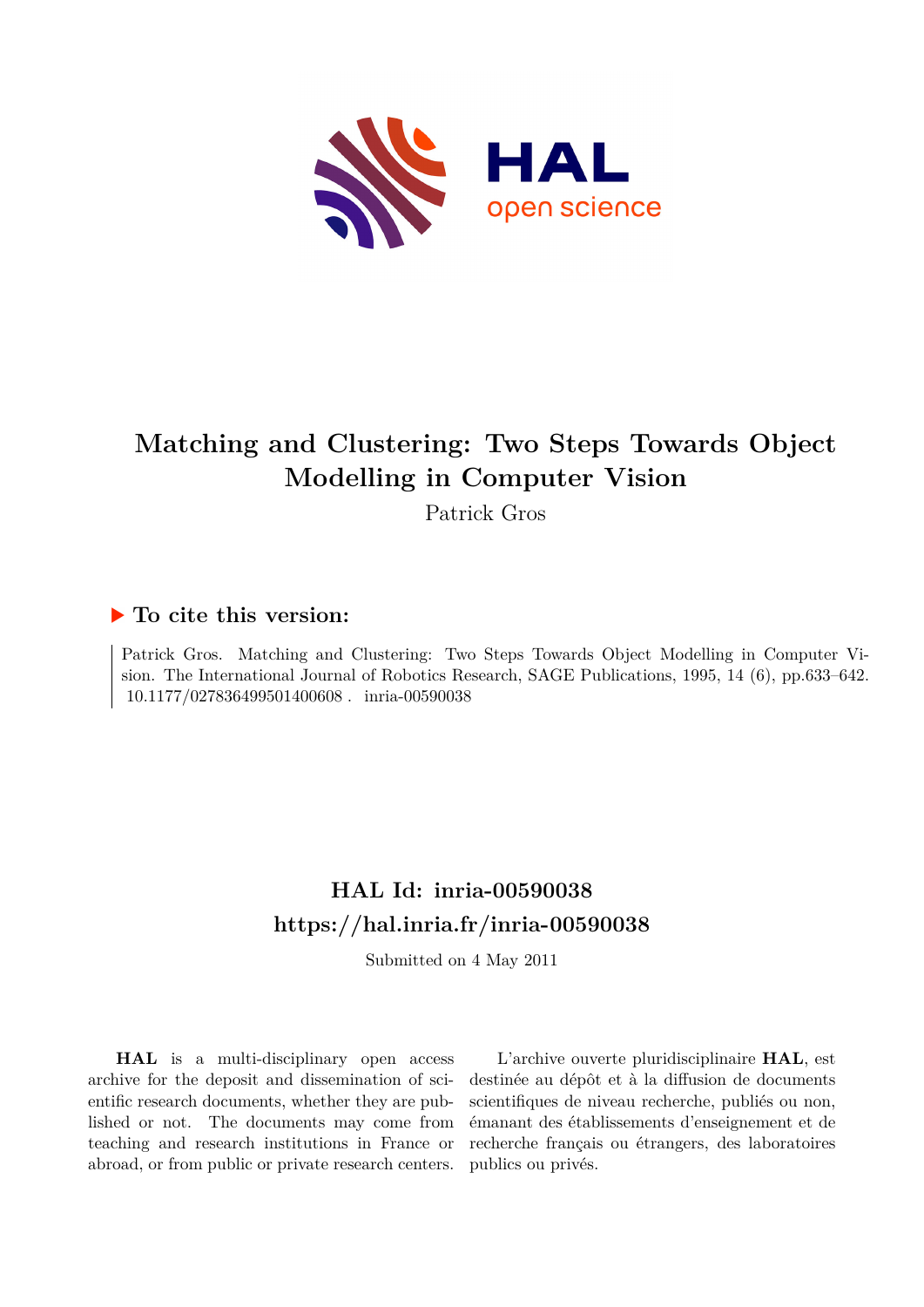## Matching and Clustering: two Steps towards

## Automatic Ob ject Modelling in Computer Vision

Patrick Gros

Lifia – Imag – Inria Rhône-Alpes

46, avenue Felix Viallet - 38031 Grenoble Cedex 1 - France

### Abstract

In this paper, we present a general frame for a system of automatic modeling and recognition of 3D polyhedral or and polyhedral objects. Such a system is many many many many many man applications for robotics: recognition, localization, grasping: : : Here we focus upon as as a personal many systems in the system many images of the system of one 3D objects. are taken from dierent unknown viewpoints, how to recognize those of them which represent the same aspect of the object? Brie
y, is it possible to determine automatically if two images are similar or not? The two stages detailed in the paper are the matching of two images and the clustering of a set of images. Matching consists in nding the common features of two images while no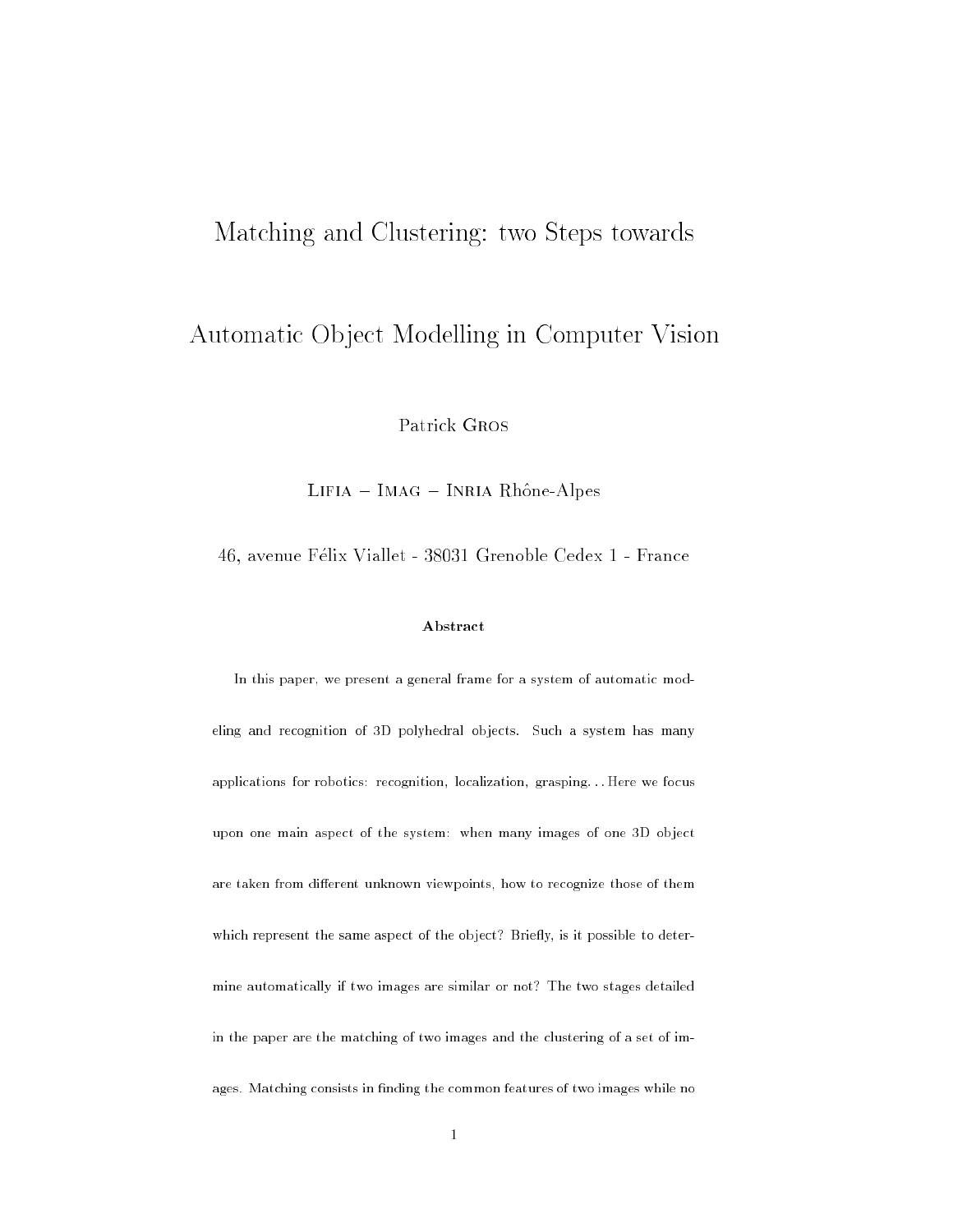information is known about the image contents, the motion or the calibration of the camera. Clustering consists in regrouping into sets the images representing a same aspect of the modeled objects. For both stages, experimental results on real images are shown.

### Introduction

This paper is concerned with the problem of automatic recognition of 3D polyhedral objects. Such a 3D object recognition system has two major parts: *object modelling* and *recognition*, i.e. matching of a new sensed image with an already constructed model. This model is usually stored in a model data basis.

Here we address the first part of the problem, object modelling. A camera takes many images of one object under different viewpoints; from these images we construct the views of this object, a view being a set of images representing the same aspect of the object. All the views form the object model. The aim of such a system is to reduce the information existing in the images, i.e. the size of the representation of the object. Such a reduction will allow a smaller size of the model database and then a greater speed for the recognition system. Typically an object is modeled from one hundred images and we construct about ten different views.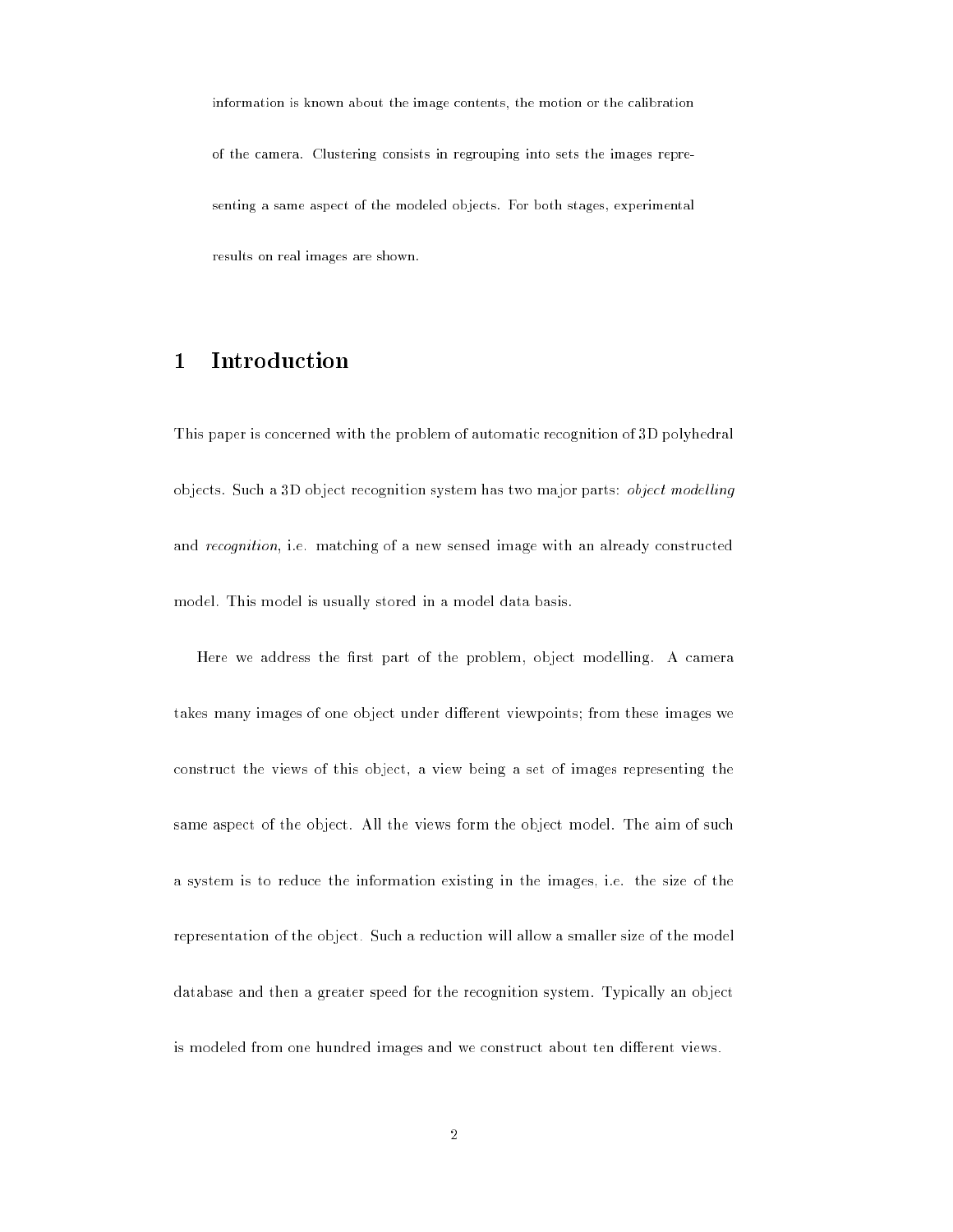The applications of such a system in a robotic environment are numerous: recognizing objects allows a robot arm to grasp them, a mobile robot to avoid them when moving or to recognize its position according to high level markers. Furthermore, recognition is a bridge between low level environment description in terms of free space and shapes, and a high level description in terms of objects, rooms and ways. It thus should allow robot tasks to be described symbollically and it realizes a strong link between sensing and planning.

The current approaches to the modelling problem may be classified according to two criterions: the kind of data used to construct the model and the kind of model constructed. The data may be 2D or 3D, man made or obtained from a sensor. The model may be 2D or 3D. Such a classication is presented by Flynn et al. [FJ91] and is used here to compare the different systems.

3D man made data: they usually come from a CAD system. The data are made of a description of the object in terms of its geometrical and mechanical properties. The problem is thus to infer the object visual aspects from these data. The model building step using CAD data has been intensively studied, creating a new field of vision called CAD-based vision [Bha87].

2D man made data: another way of using CAD data is to compute the 2D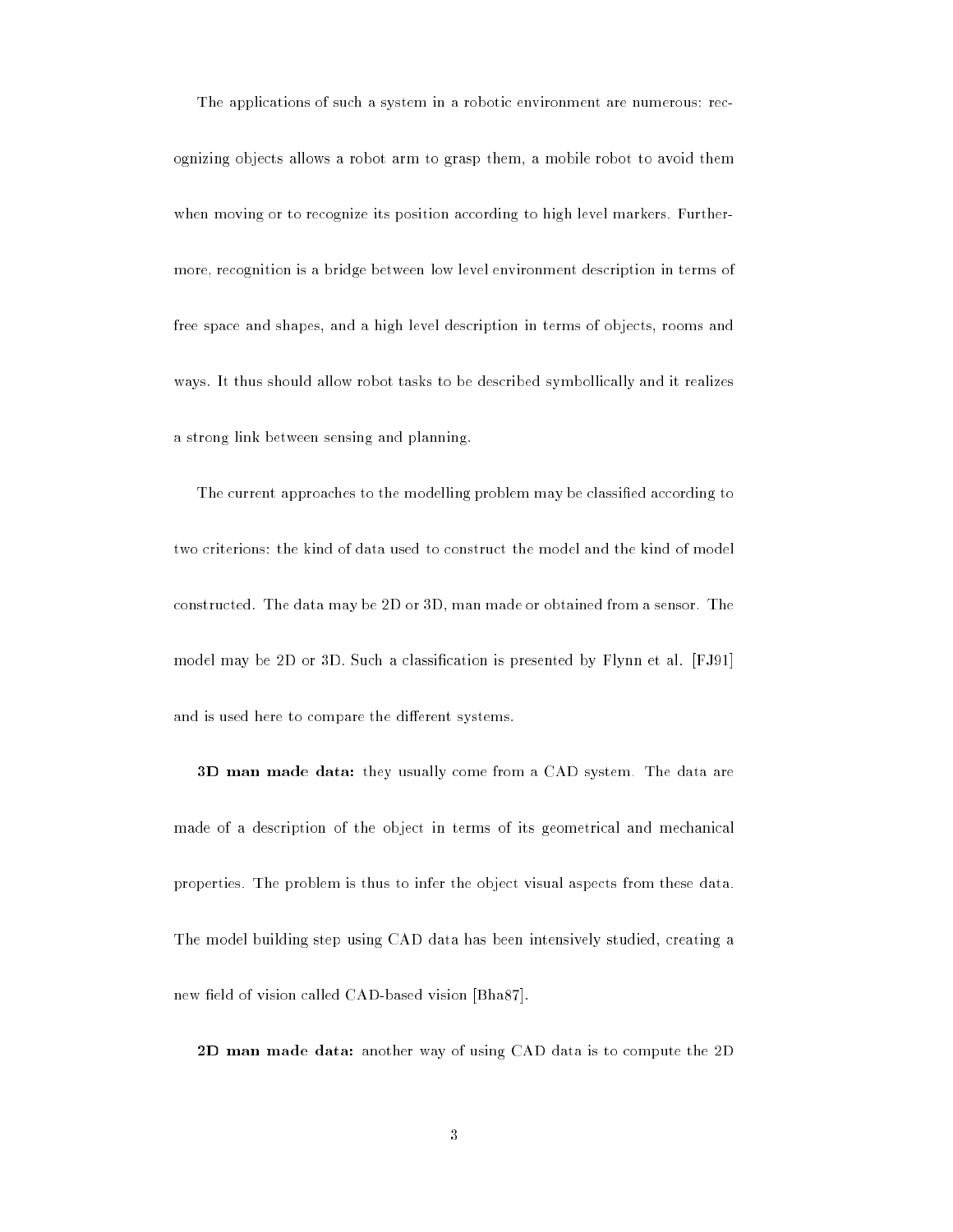aspects of the modelled object [KD79, PPK92]. Each aspect is topologically different from the others and they are ordered in a graph called aspect graph according to their associated viewpoint. The model of the object thus consists of the set of all its aspects. Even simple objects may have several tens of different aspects.

3D sensed data: they concern mostly two fields of vision: medical imagery using 3D volumetric sensors and robotic applications using 3D range sensors. In the first case the sensor gives a complete 3D image, while it gives only a depth map from a given viewpoint in the second case. Surveys of these techniques are given by Besl [Bes88] and Nitzan [Nit88].

2D sensed data: these data are usually images of the object to be modeled, taken from different viewpoints. Modelling and recognition systems using such data are very numerous. They differ in the kind of information they extract from the images, and in the dimension of the model (2D or 3D). Connell and Brady [CB87] use intensity data, Arbogast [AM91] use occlusion contours, Mohr et al. [MVQ93] use points, Rothwell et al.[RZFM92] use numerical invariants associated with some con figurations of points, lines and curves, Weiss uses differential invariants associated with algebraic curves [Wei92].

Our approach falls into this last category. The input consists of a large set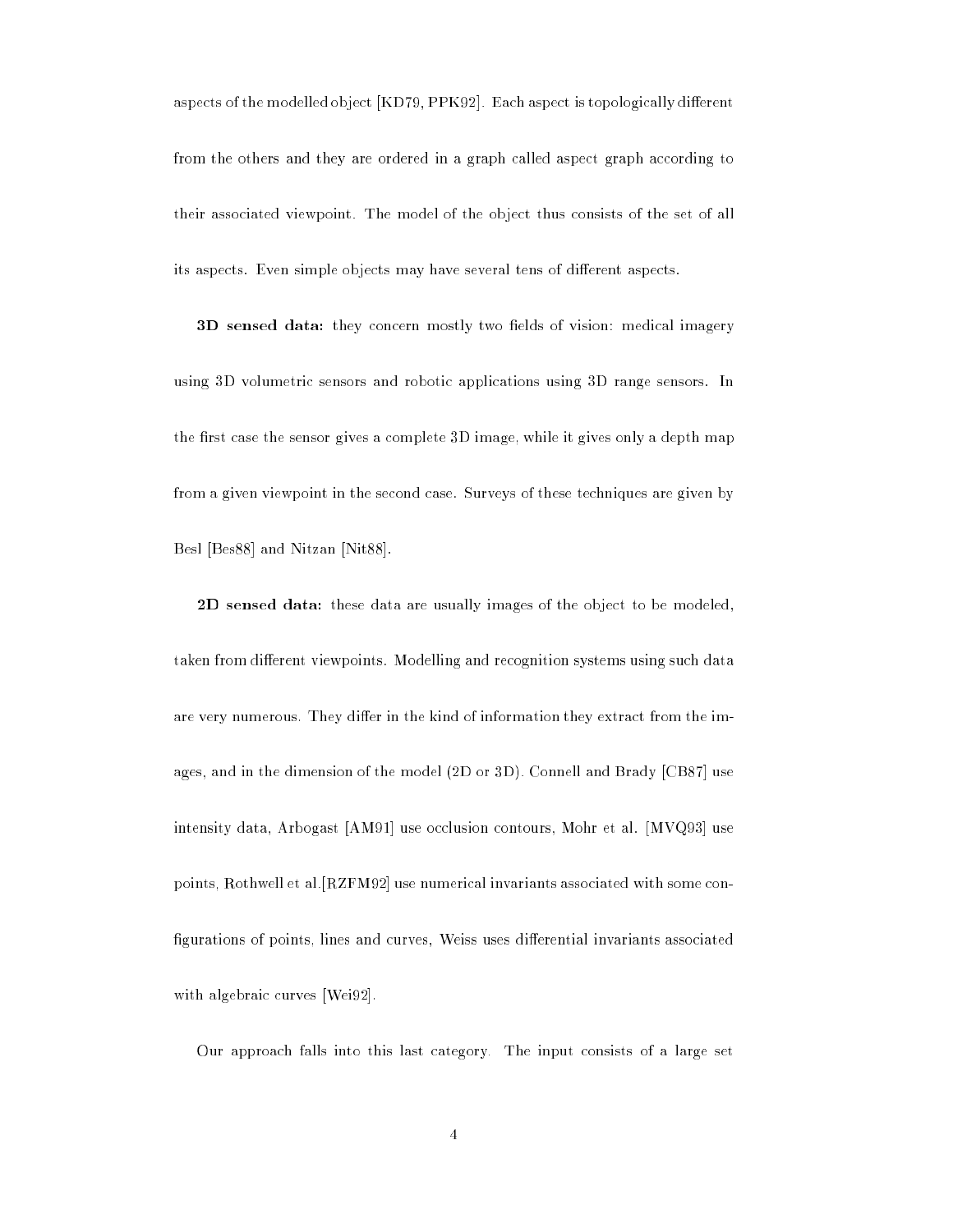of images. These images represent the object to be modeled and are taken from different viewpoints. The aim of the method is to find out which of these images represent the same aspect of the object. Such images belong to the same view of the object, and all these "characteristic" views form the object model.

Our method relies upon the matching of images one with another: two images represent the same object aspect if they contain approximatively the same features and the same relationship between them. Thus we try to compare the contents of the different images. As the viewpoint changes between the different images, the location of the features within the images also changes and we try to estimate this motion in order to find a correspondence between the features of each image.

Our method models an object directly from what can be seen of this object in images. In this it differs from the methods based on CAD data. With these methods, the main problem is to infer visual information from geometrical properties. This inference is usually not satisfactory and is a weakness of the method. Furthermore, the use of aspect graphs adds another problem: the number of theoretical aspects of an object is much greater than the number of its visual aspects. Theoretical aspects very often differ only in unsignificant details. The complexity of these methods is a real obstacle. Bowyer gives a compete criticism of these methods [Bow91]. On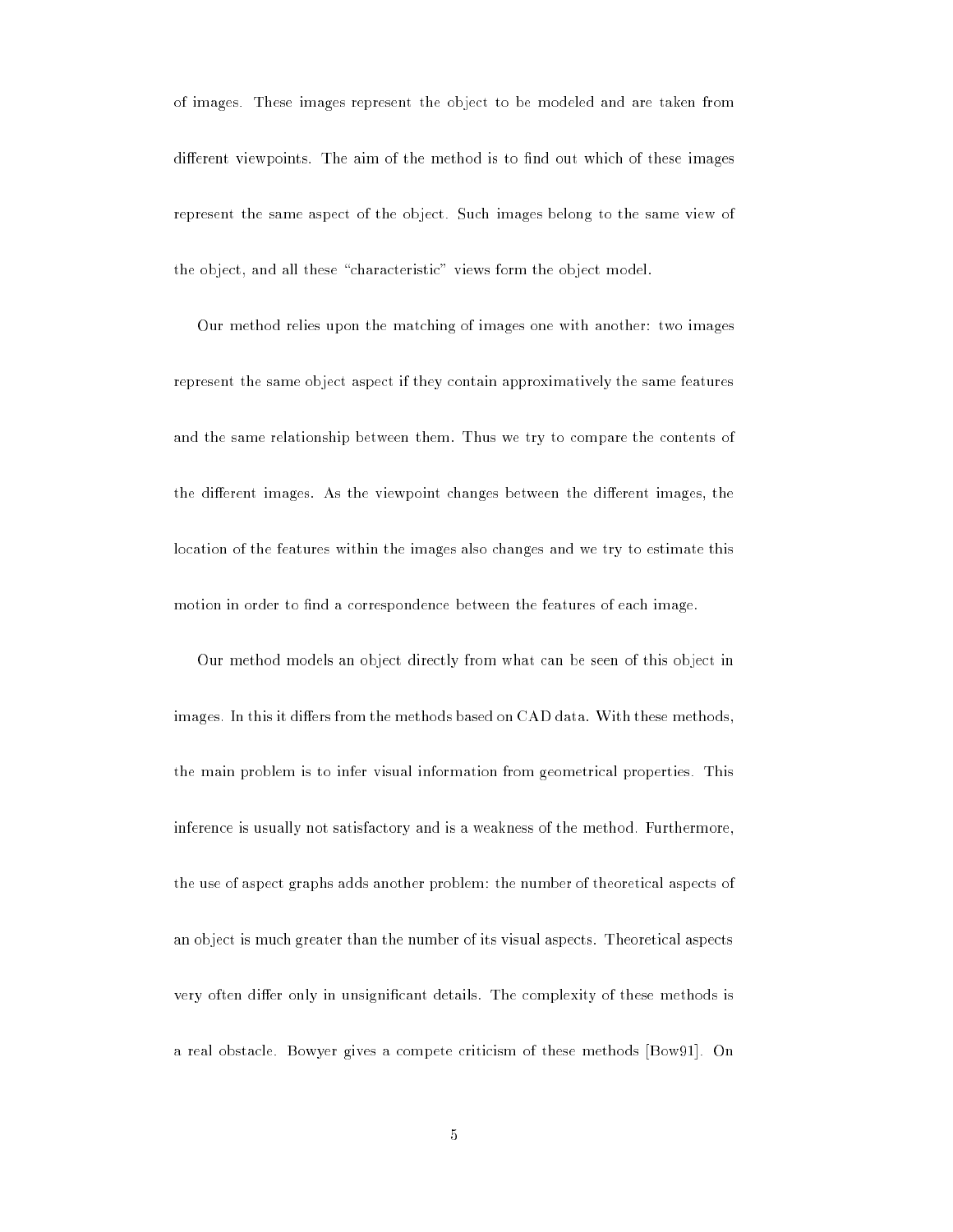the contrary, our method has a pragmatic notion of aspect. The different aspects are separated according to their visual dissimilarities, and not to their topological differences.

With respect to the methods using 3D models computed from 2D sensed data, our method avoids the reconstruction and projection stages. The reconstruction consists of computing the 3D shape of an object from 2D information. The projection is the opposite operation, i.e. computing a 2D visual aspect of an object from its 3D model. These two stages are complex and sensitive to noise.

Our method is thus more natural: the data used for modelling are 2D sensed data, so are the images to be recognized. The built models stay as close as possible to this kind of data.

In this paper, we focus on two stages of the method. The matching of two images when no a priori information is known is studied in section 2 and section 3 concerns the clustering of similar images. Both sections show experimental results. Two directions of further work are discussed in the conclusion.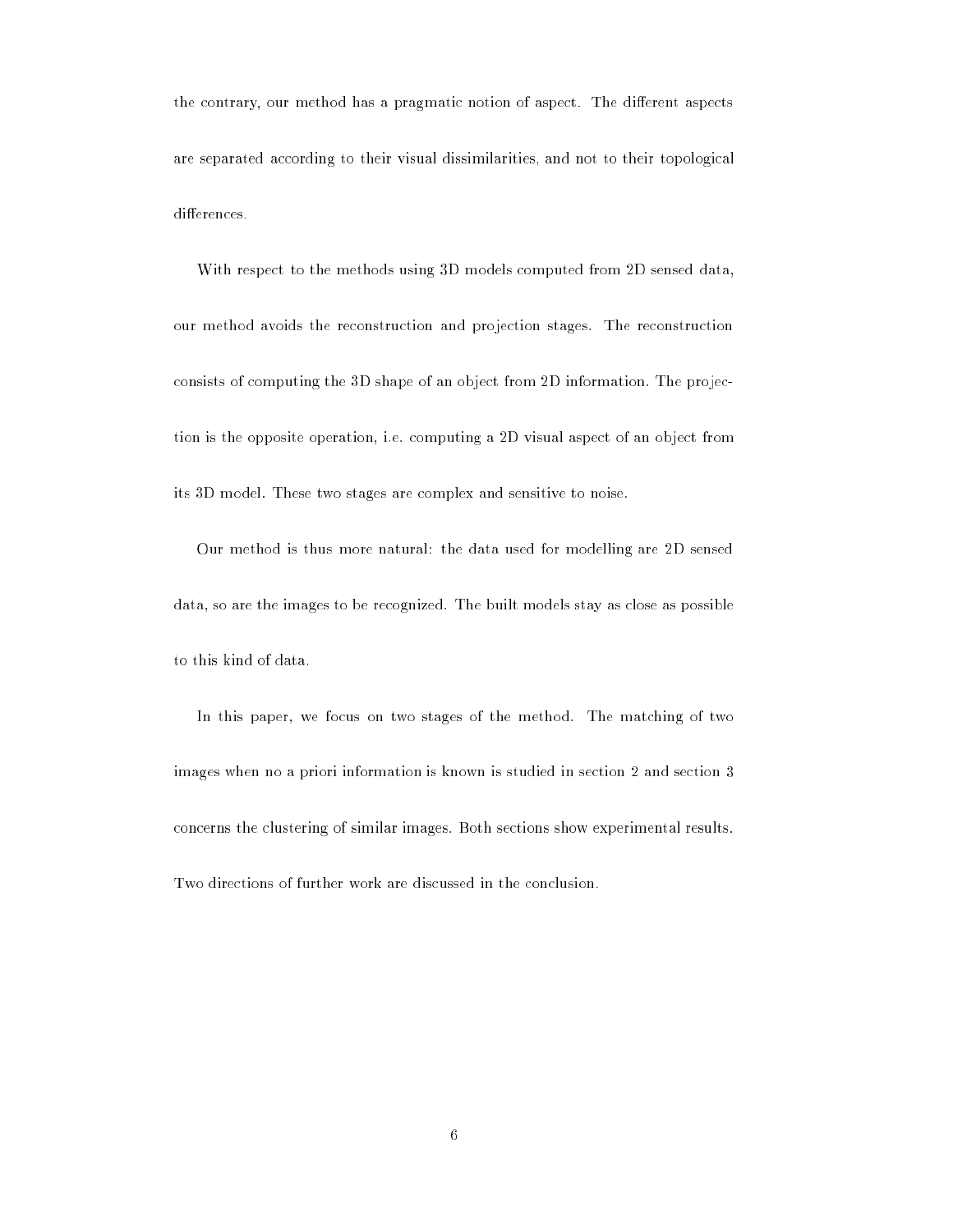### 2Matching sets of 2D features

#### 2.1The matching algorithm: general description

At this stage, our inputs are two images containing contours approximated by line segments. The aim of the matching is to find which segments of each image are the projections of the same edge of the 3D object. The output is a correspondence between the features (here the segments) of each image.

Matching is a prior stage to many algorithms and usually relies on one of the two following assumptions:

1. first assumption: the motion of the camera between the two viewpoints or that of the object if the camera is supposed motionless, is approximatively known and the location of one feature in an image may be deduced from the location of the corresponding feature in the second image. This assumption is done for example by the systems based on correlation techniques [Ana89, Fua90]. Another important case of systems using this assumption is that of tracking. The motion is supposed to be very small or very regular and the location of the features within an image of a sequence may be predicted from the knowledge of the previous images of the sequence [CS90, DF90].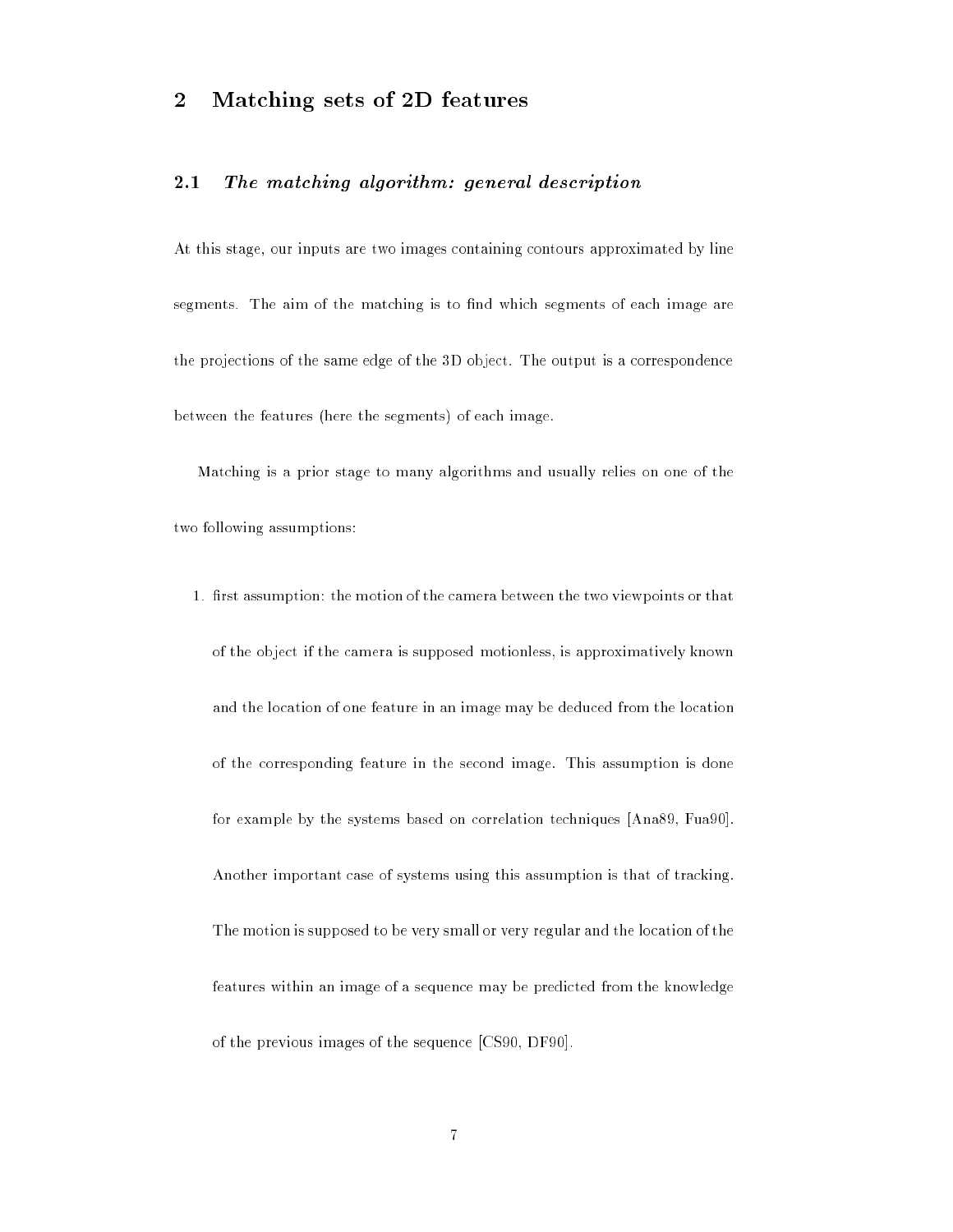2. second assumption: some of the features or group of features remain qualitatively similar. In this case, matching is based on the search of particular features configurations: small graphs of segments [SH92], the whole graph of all the segments [HHVN90], symmetric features [HSV90].

The first methods are quite limitated by their assumption: the motion has to be approximatively known. In many cases, especially those when the camera is not calibrated, the motion is not known at all, even if its kind (pure rotation or  $translation...$ ) is known. This is also the case if the images are taken with different cameras. The second methods are sensitive to noise. In the case of the use of small graphs of segments, either these graphs are too big and their conguration is never perfectly conserved, or they are too small and are no longer discriminant.

In our method we also use small groups of features. We do not characterize them by topological properties but by geometrical ones. We do not consider the exact motion of the camera, but only the apparent change of location of the features within the images. If we superimpose these images, we can speak of apparent motion of the features. The method is based on the knowledge of the kind of this apparent motion and on the estimation of its parameters. The second principle of the method is that it is not worth spending computing time to match a small number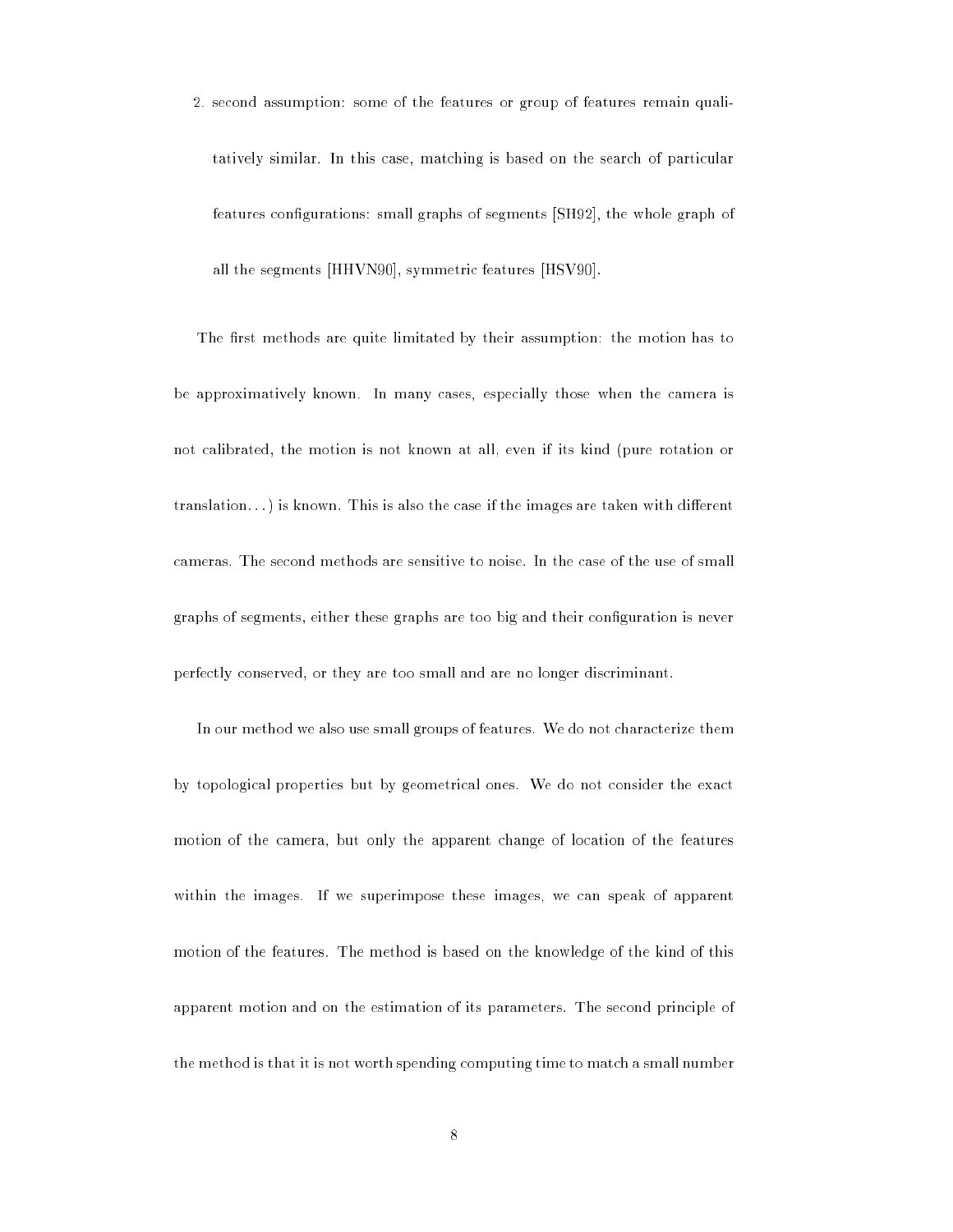of features between two images which belong to two different views of the object. As we want to cluster similar images, it is sufficient to know that the matching is almost impossible, i.e. that the images represent different aspects.

The different stages of our matching method are the following.

1. We have two images containing line segments approximating contour curves.

We assume that the apparent motion of the segments between the two images is a similarity (see next paragraph). We associate numerical invariants to the features. They are the angle and the length ratio defined by every pair of segments having an extremity in common.

- 2. The invariants and their corresponding segments are matched according to the value of the invariants: two pairs of segments of two images are matched if they define equal angles and length ratios. As there is some noise in the images, the equality is tested up to a noise threshold, in consequence of what all matches are not right.
- 3. To eliminate the wrong matches, a Hough transform technique is used, in order to evaluate the parameters of the apparent motion. As a matter of fact, the right matches correspond to the same apparent motion and the computation of this motion allows to recognize them. When two invariants are matched, there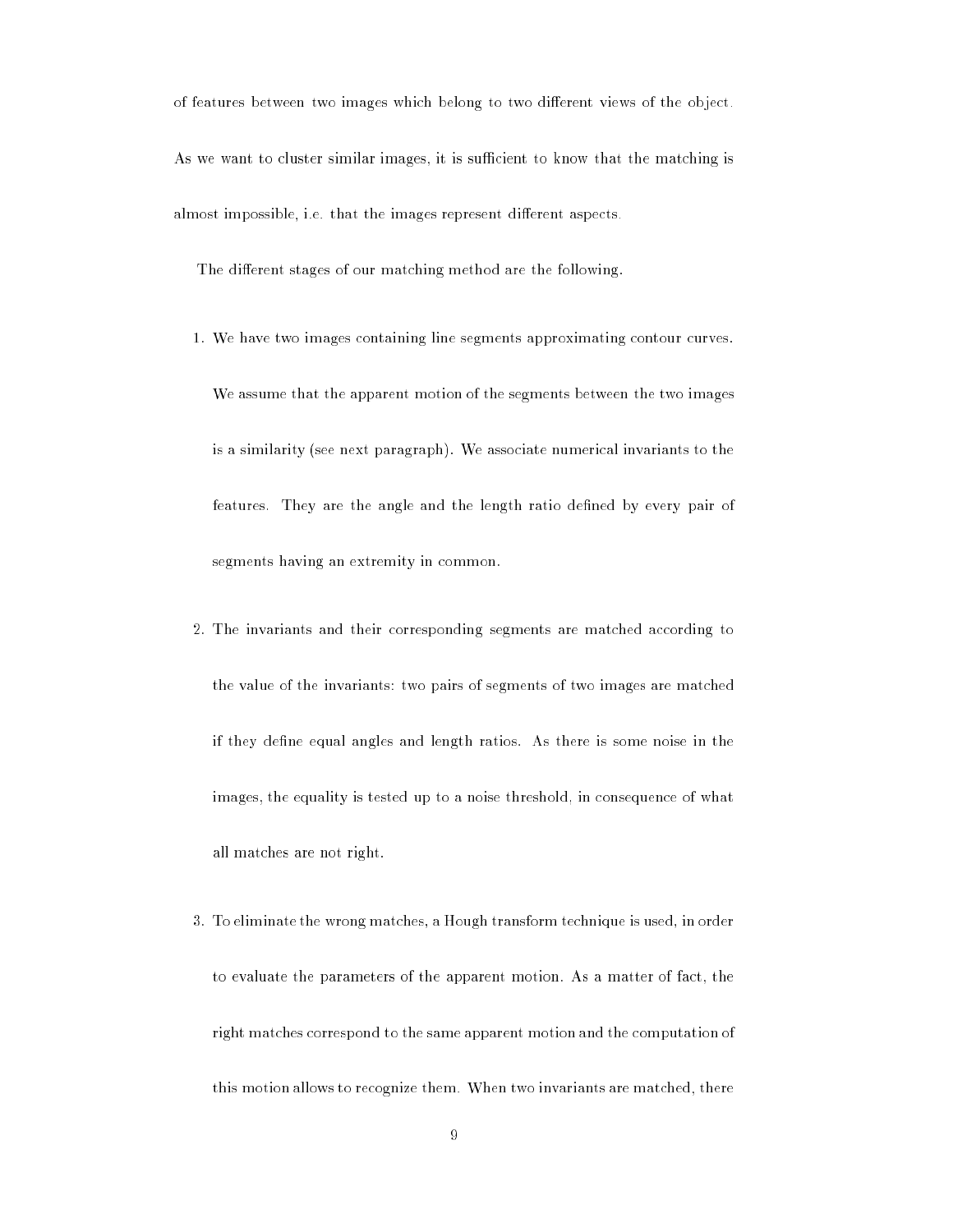is enough geometrical information to compute the transformation [GQ92]. In our case, when two pairs of segments are matched, it is possible to compute the parameters of the similarity which transform one of the two pairs into the second one. Such a computation is done for all the matches done at stage 2, whether they are right or wrong. In this way, each match gives a point in the transformation parameter space.

- 4. The points corresponding to wrong matches are distributed almost uniformly in the parameter space. This is because they are not correlated. On the contrary, the points corresponding to right matches define all the same real transformation parameters up to a noise factor. Thus they give many points in a small region of the space. This "accumulation point" may be found easily: all the points are projected on each of the space coordinate axis. A convolution computation allows to find the interval of each axis which contains the maximum number of projected points. These intervals are the projections of the accumulation point. All the matches which give a transformation, whose parameters are not in these interval, are eliminated.
- 5. The match between the individual segments are deduced easily from the matches of segment pairs.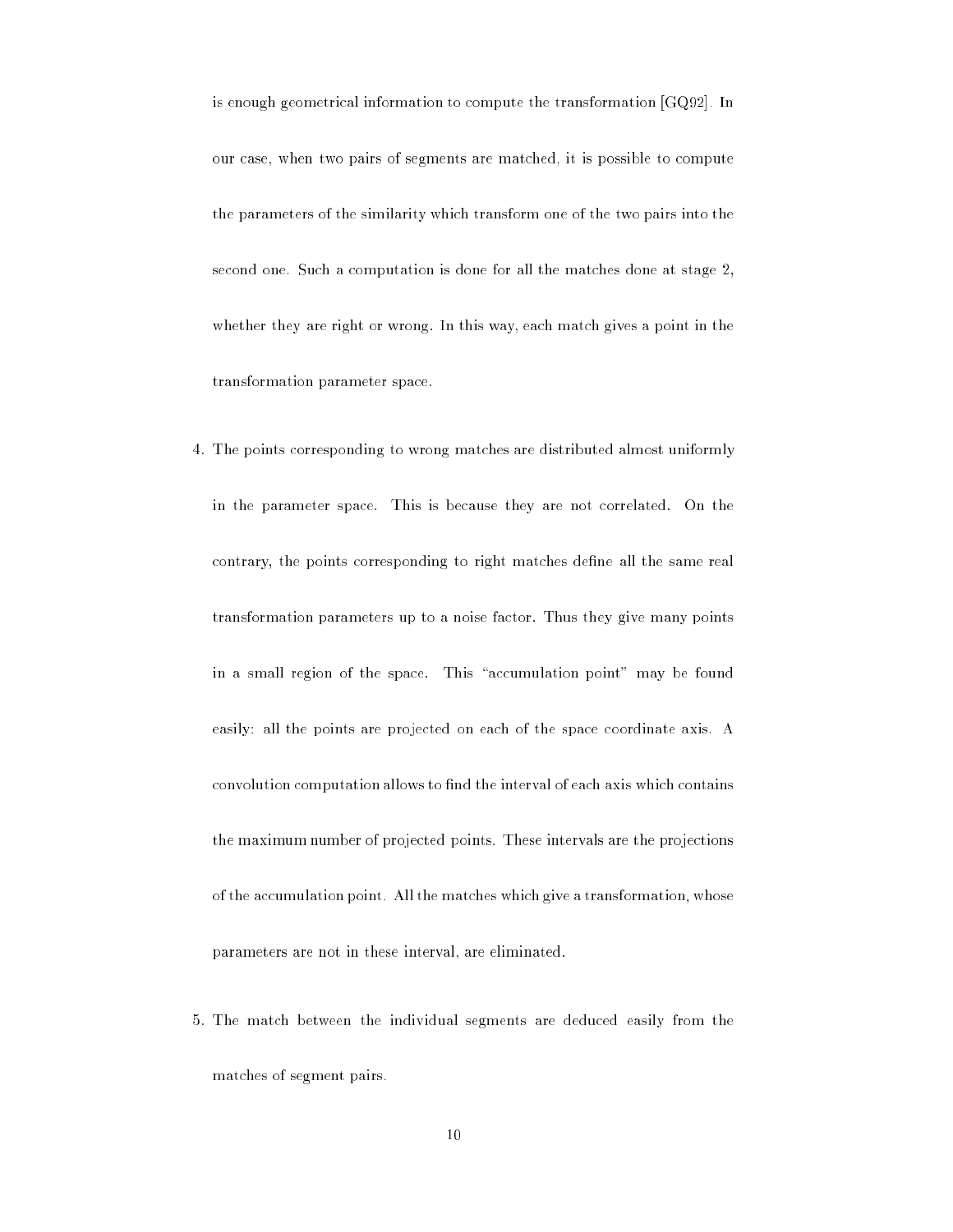This method allows matching images with no a priori information about the images, and it is more powerful than tracking or correlation methods. Furthermore, it uses only very small groups of features and is thus more robust to noise than the methods based on a topological description of the images. Its only limitation comes from its incapacity to match images representing different aspects of the observed object, but this is not a problem for our modeling method. On the other hand, it is based on local features and it is not sensitive to partial occlusion or to the eventual existence of a background visible in the images.

The next paragraph justifies the use of similarities. After that, some experimental results are shown on real images and some techniques of image correction to ameliorate the matching are presented.

#### 2.2Comments on the choice of similarities

The apparent motion is not any classical planar transformation (Euclidean, affine, projective). But in many cases, it can be approximated precisely by one of these transformations. When the object is flat, the transformation is projective. Thompson et al. [TM87] show that the perspective distorsions are negligible if the depth of the 3D object is at least ten times smaller than its distance to the camera. The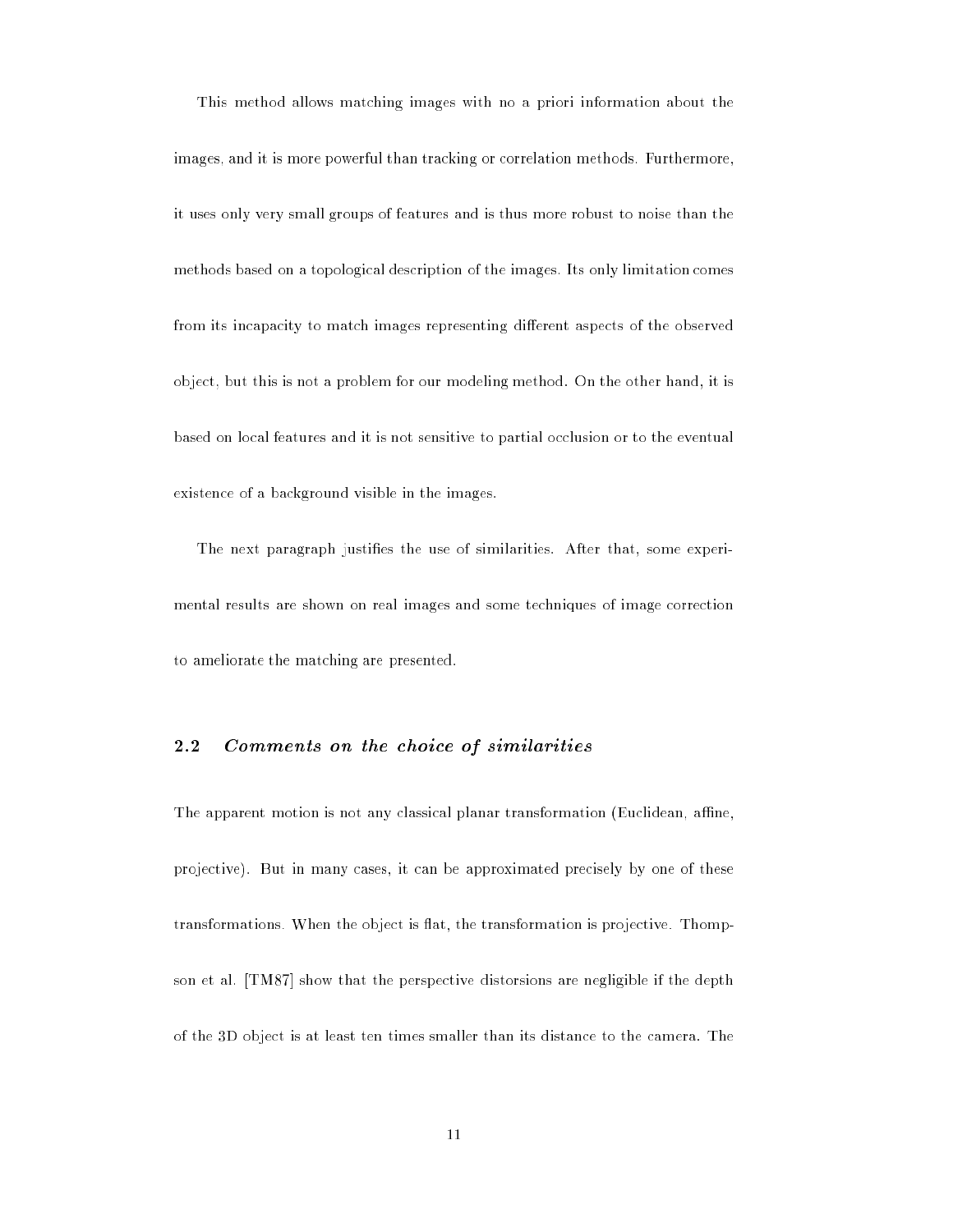apparent motion is a similarity if two conditions are satisfied: firstly the object is planar and orthogonal to the principal axis; secondly, the principal axis of the camera does not move between the two shots.

In practice these assumptions are not strictly satisfied. The invariants we use are the angle and length ratios of each pair of segments having an extremity in common. The use of other segments could be considered, but it would increase the combinatorics of the computation, Furthermore, when the assumptions are not strictly observed in general, they can be so locally. Our experimentations show that the observance of the assumptions is not too strict. For example, the invariance of the principal axis may be practically understood as "this axis must not rotate of more than 15 degrees".

### 2.2.1 Mathematical considerations

Let us give a more mathematical argumentation about the choice of similarities. We consider a classical perspective projection model for the camera. The following frames are orthonormal (see Figure 1): an object centered frame  $(0, X, Y, Z)$ , an image frame  $(o, u, v)$ , the image orientation being provided by the direction of the optical axis, a camera frame  $(C, x, y, z)$  where C is the optical center,  $Cz$  is the optical axis,  $Cx$  being parallel to  $ou$ .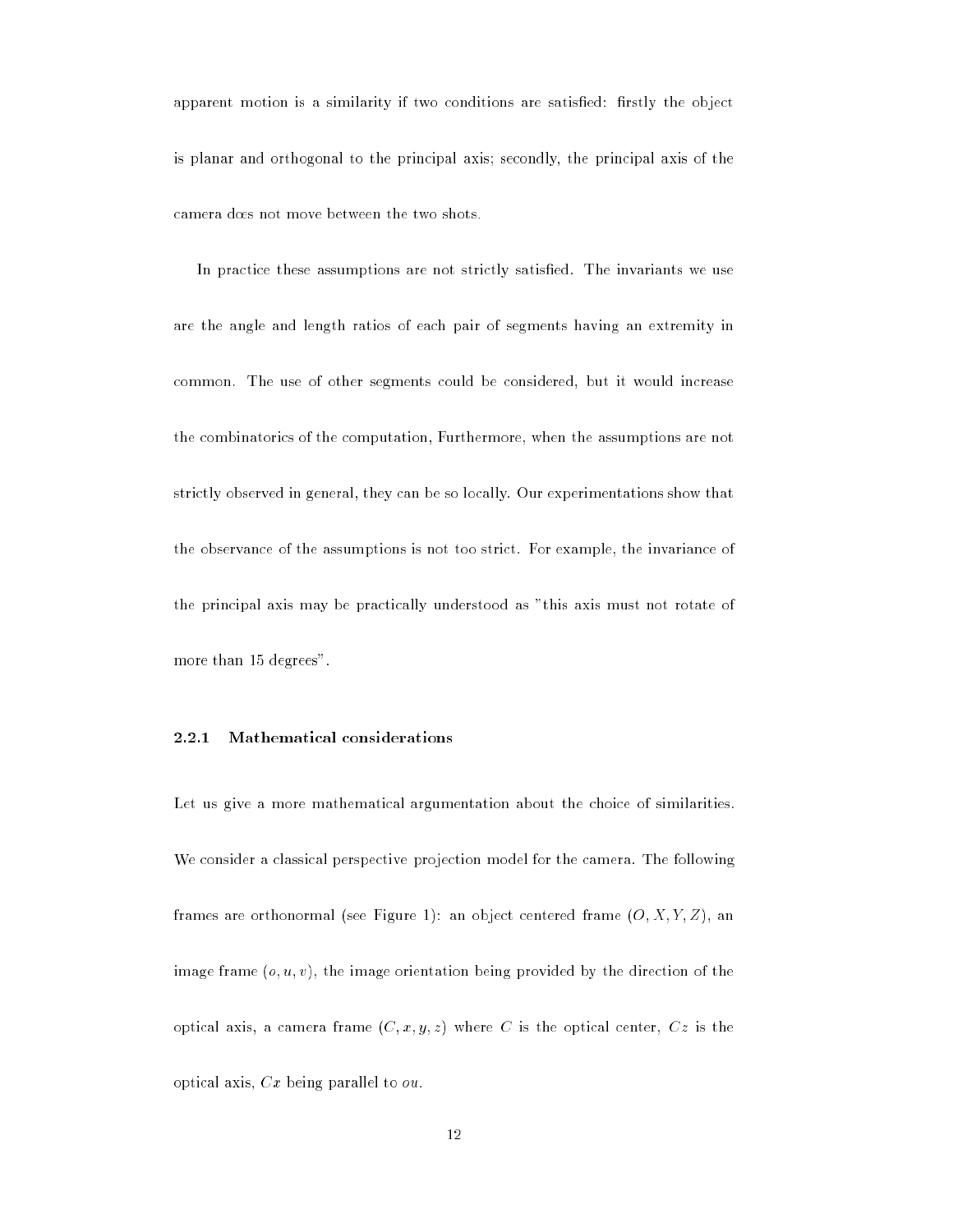Ten parameters are needed in order to determine the projection of an object onto the image: six parameters for defining motion between the object and the camera, i.e. three angles  $(\alpha, \beta, \gamma)$  of rotation around each axis and three scalars  $(a, b, c)$  for a translation, two parameters give the scale factor between the camera frame and the image frame (if we consider square pixels these two parameters reduce to one,  $k$ ), the last two parameters define the translation between the image frame origin and the intersection between the image and the optical axis,  $(d, e)$ .

**Transformation equations.** An object point  $M$  projects onto an image point  $m$ and this transformation can be written as a matrix with homogeneous coordinates:

<sup>0</sup>

 $\sim$ 

$$
\begin{pmatrix}\n u_m \\
 v_m \\
 w_m\n\end{pmatrix} = \begin{pmatrix}\n a_{11} & a_{12} & a_{13} & a_{14} \\
 a_{21} & a_{22} & a_{23} & a_{24} \\
 a_{31} & a_{32} & a_{33} & a_{34}\n\end{pmatrix}\n\begin{pmatrix}\n x_M \\
 y_M \\
 z_M \\
 t_M\n\end{pmatrix}
$$

The coefficients of this matrix can be expressed in terms of the parameters just

described:

$$
a_{11} = k \cos \gamma \cos \beta + d \sin \beta
$$
,  $a_{21} = k \sin \gamma \cos \beta + e \sin \beta$ ,  $a_{31} = \sin \beta$ 

$$
a_{12} = -k\cos\gamma\sin\beta\sin\alpha - k\sin\gamma\cos\alpha + d\cos\beta\sin\alpha
$$

 $a_{22} = -k \sin \gamma \sin \beta \sin \alpha - k \cos \gamma \cos \alpha + e \cos \beta \sin \alpha$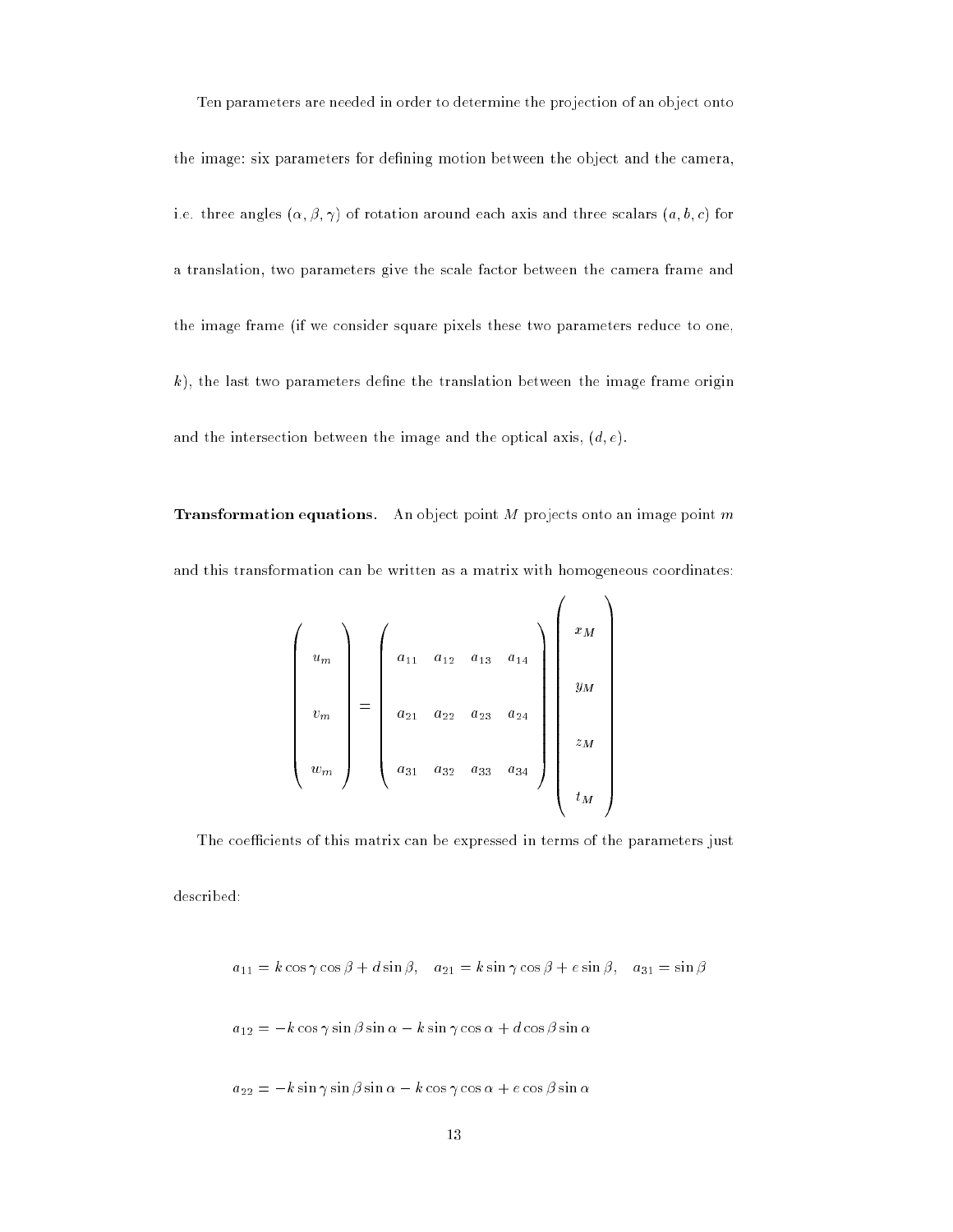$a_{32} = \sin \alpha \cos \beta$ 

 $a_{13} = -k \cos \gamma \sin \beta \cos \alpha - k \sin \gamma \sin \alpha + d \cos \beta \cos \alpha$ 

$$
a_{23} = -k \sin \gamma \sin \beta \cos \alpha - k \cos \gamma \sin \alpha + e \cos \beta \cos \alpha
$$

 $a_{33} = \cos \alpha \cos \beta$ 

$$
a_{14} = ka + dc, \quad a_{24} = kb + ec, \quad a_{34} = c
$$

Restrictive assumptions. We introduce now some restrictions onto the projection parameters in order to simplify these equations. The effect of these restrictions is to insure that the various images of the same object depict the same characteristic view and to allow the estimation of the transformation parameters without any point-to-point correspondence.

First we assume that the perspective effects are weak. One can consider this hypothesis as valid whenever the ratio between the approximate size of the object and the distance from the object to the viewer is 0.1 or less[TM87]. Mathematically this translates into  $t \ll z$  or  $a_{i4} \approx 0, i = 1, 2, 3$ .

Second we assume that the relative displacement (between two views of the same object) is such that the same characteristic view is seen in both images. Mathematically, this is equivalent to restrict "lateral" rotations and translations: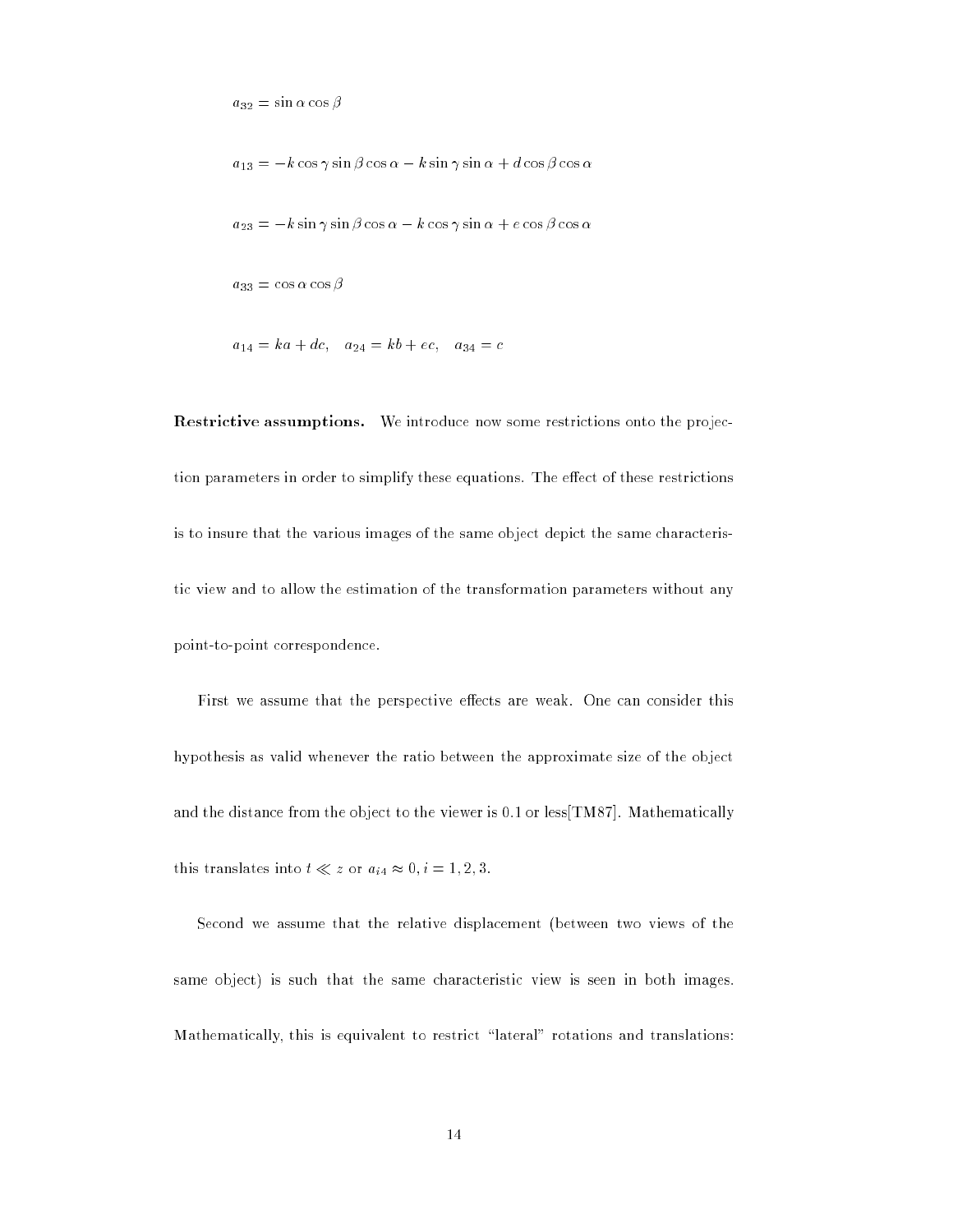0;  0; <sup>a</sup> c; <sup>b</sup> <sup>c</sup>

The projection transformation becomes:

$$
\begin{pmatrix}\nu_m \\ v_m \\ w_m \end{pmatrix} = \begin{pmatrix}\nk \cos \gamma & -k \sin \gamma & d \\ k \sin \gamma & k \cos \gamma & e \\ 0 & 0 & 1\n\end{pmatrix} \begin{pmatrix}\n1 & 0 & 0 & 0 \\ 0 & 1 & 0 & 0 \\ 0 & 0 & 1 & 0 \end{pmatrix} \begin{pmatrix}\nx_M \\ y_M \\ z_M \\ t_M \end{pmatrix}
$$

The object to viewer transform is the composition of perspective projection and a 2-D direct similarity. This last transform is composed of a scaling, a rotation, and a translation. If we denote by  $S$  the similarity matrix and by  $P$  the projection matrix we have:  $m = SP(M)$ .

For two different views we have two different similarities but the same projection:  $m_1 = S_1P(M)$  and  $m_2 = S_2P(M)$ . The similarity being invertible we immediately obtain the mapping of points from one view onto points from the other view:  $m_2 =$  $S_2S_1$  [m<sub>1</sub>]. This mapping has four parameters associated with it: a scaling factor k, an angle of rotation  $\gamma$ , and two scalars d and e defining a translation.

### 2.2.2 The case of other image transformations

The distorsion of the projection of a 3D object in different views cannot actually be modelled by an image transformation. However, as affine or projective image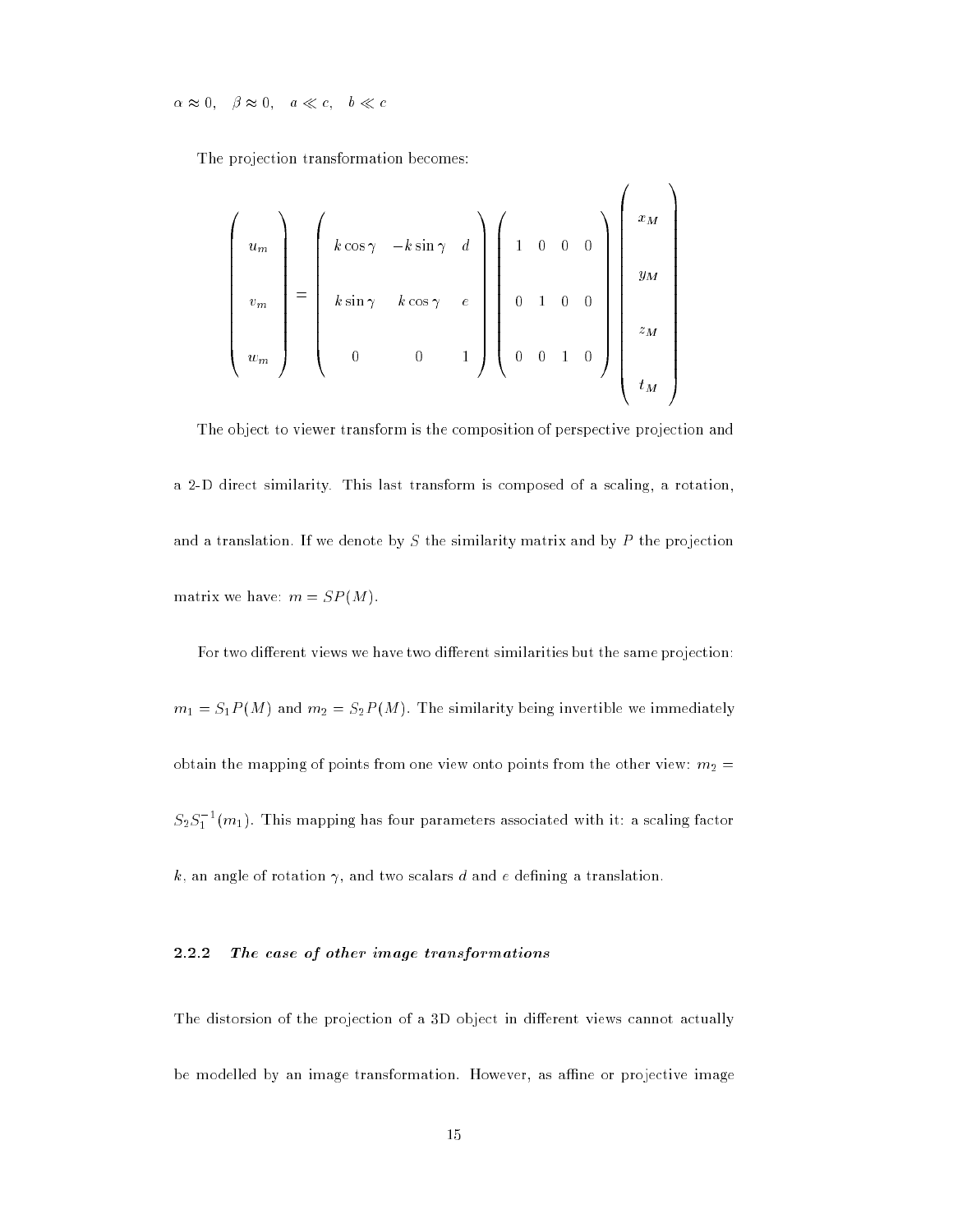transformation offers more parameters than similarities  $(6 \text{ in the affine case}, 8 \text{ in the } 8)$ projective one), they provide a way to get a better approximation of the observed transformation.

Nevertheless, such complex transformations have more complex invariants: length ratios of collinear points and affine coordinates for the affine transformations, and cross-ratios and projective coordinates for the projective ones. Such invariants may be computed choosing 3 or 4 points as a reference frame and another point whose coordinates are computed in that frame. The first problem for an effective computation is the choice of these points. Even if we restrict the possible congurations to the points lying on some particular subgraphs, the combinatorics remains high. Secondly, these invariants are not always very robust to noise [Mor93].

#### 2.3Experimental results

In this paragraph, we provide some results which show that the algorithm runs well even if the assumptions are not strictly respected.

Figure 2 shows an example using the algorithm. The original images are shown on the left, the features extracted from these images are shown in the middle and the features which are matched are on the right. The segments which are not matched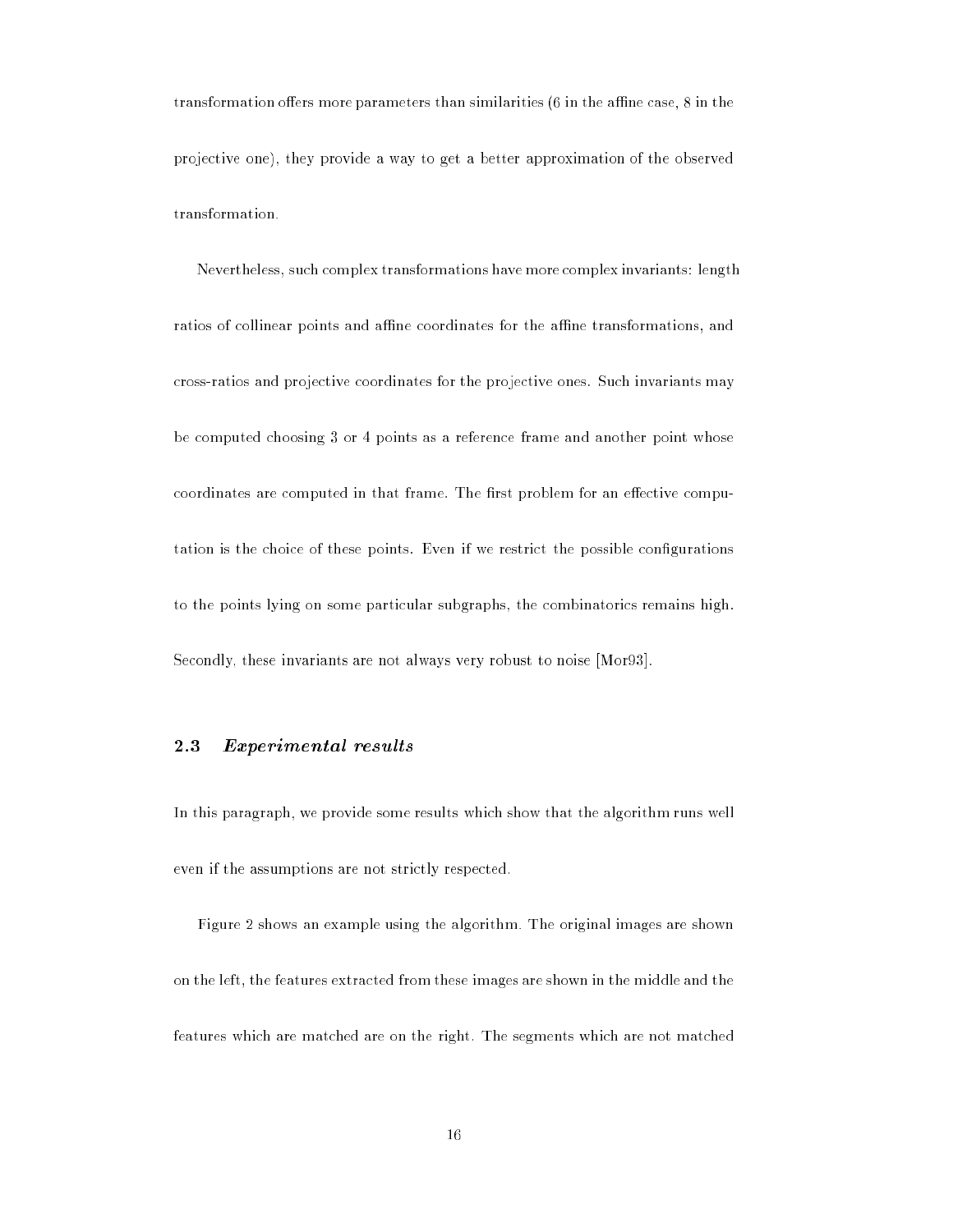are usually broken in several smaller segments in one of the images and not in the other one.

This example shows clearly that the assumptions are not too strict. Between the two shots, the principal axis of the camera has rotated of more than 15 degrees and the algorithm still runs correctly.

The second example (Figure 3) shows what happens when the images are too far from the theoretical assumptions. Almost nothing is matched, though a few segment matches are correct. This demonstrates that wrong matches do not form any accumulation points in the transformation space and that the right matches will be found even with much noise in the images. That also shows that the main limit of the algorithm is the invariance of "the invariants" and not the principle of the algorithm itself.

#### 2.4Image correction

The algorithm just presented allows the features in two images which have similar geometrical properties to be matched. Some other features have not been matched because they are affected by noise. Comparing the unmatched features, it is then possible to find some of the effects of the noise and to correct them.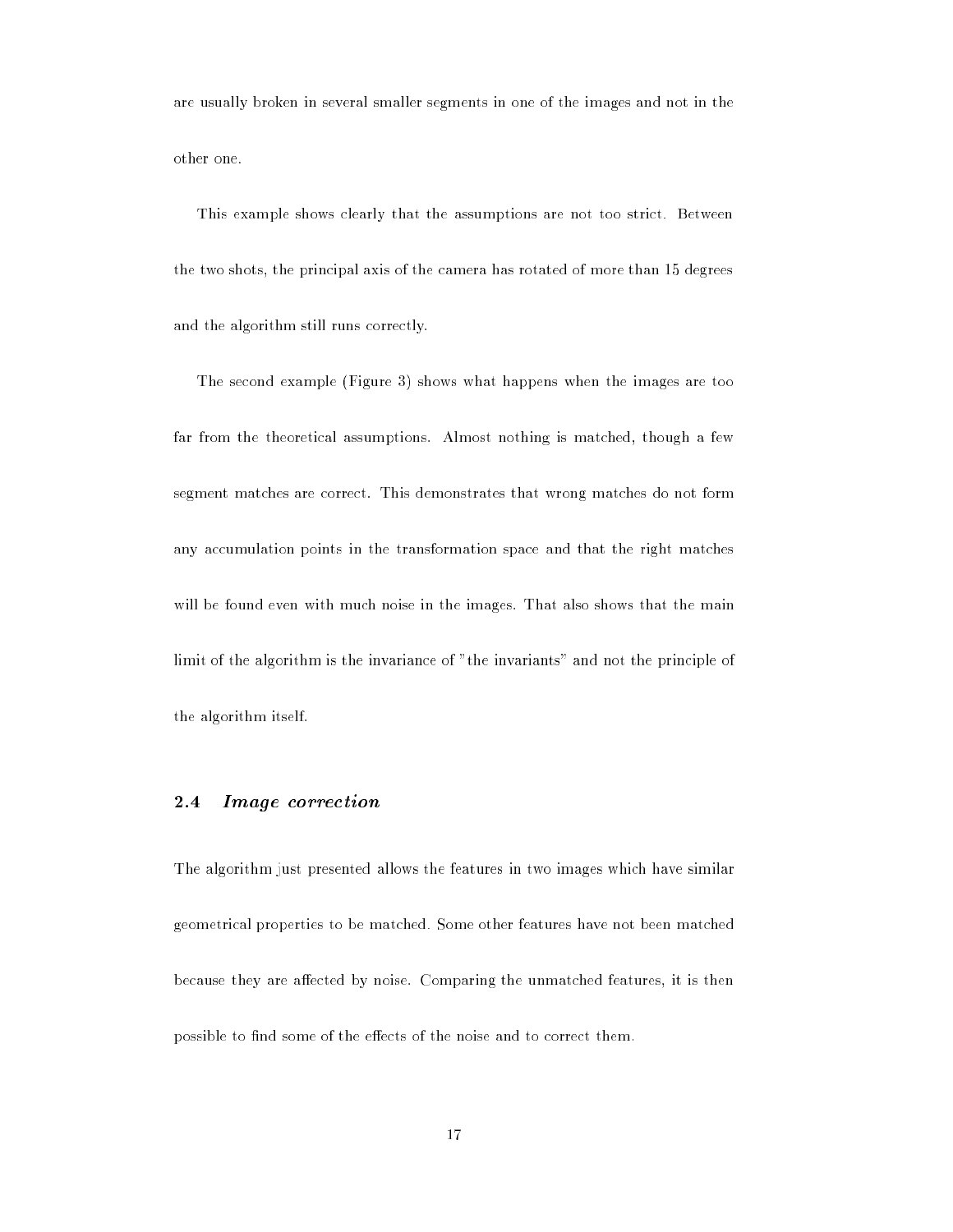Some examples of these corrigible effects are T-junctions and split junctions. As

a first match is already done, it may be carried on by topological considerations. For example, if two junctions are matched, the segments which go through this junction should probably be matched. If they are not, we look for T-junctions, split-junctions, collinearities...If such an error exists in one image and not in the other one, it is corrected and we may carry on the matching.

The justication of such corrections comes from statistical properties. In most cases, T-junctions, split junctions and collinearities which cannot be matched are due to noise, rather than by the object itself. Furthermore, it is possible to exhibit some causes for them  $[GM92]$ : the fact that the depth of focus is finite, the passage from 2D to 3D or electronic noise.

The corrections are shown on Figure 4. On the left of the figure are shown the noised structures, and the corrected ones are shown on the right.

Figure 5 shows an example of correction. The two upper images are two views of an object. They are very similar, but the noise is very different. The left lower image shows the elements which are matched when no correction is done. The last image shows the features matched when some corrections are done.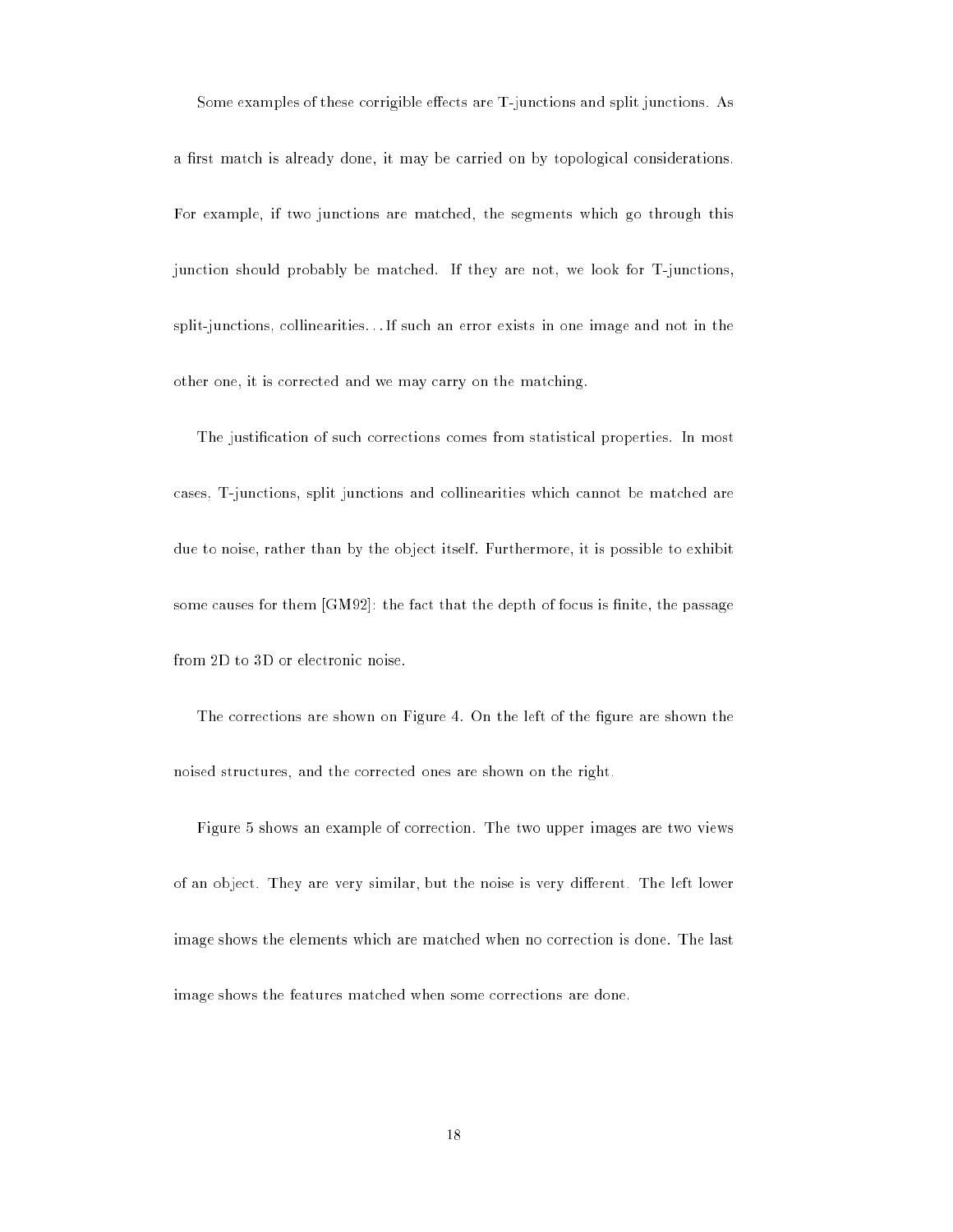#### 2.5Conclusion on matching

The matching algorithm presented here is very simple. The approximations of the apparent motion are quite unrefined and the invariants used are only based on 2D transforms. This makes the algorithm robust and allows it to run with no prior information. Of course, the quality of the matches can be improved easily using topological information for example.

#### 3Clustering of an image set

This stage of the modelling process consists of grouping into sets or clusters the images representing neighboring aspects of the object. This is done by computing a measure of likeness between images and by using a classical clustering method.

#### 3.1Measure of the likeness between images

With a set of images of a same object, the algorithm of the previous section allows to match all the pairs of images. When the images are similar, many features are matched; when they are not, the matching is very poor. It is then possible to measure the similarity of two images according to the proportion of features matched. The measure may be called a distance, but not in a mathematical sense.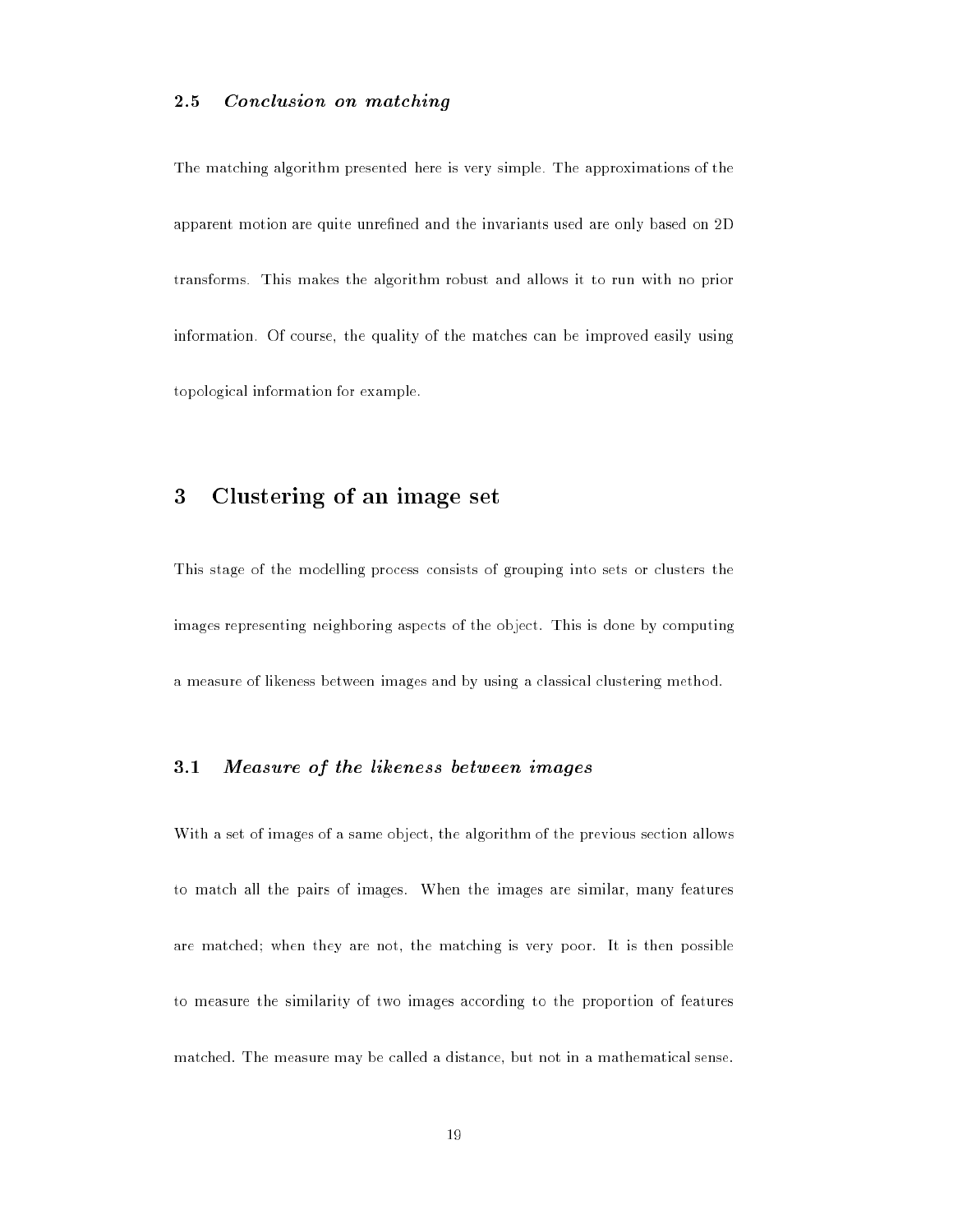The formula we use for this measurement is:

$$
d(11, I2) = \frac{a \text{ } n \text{ } b \text{ } s \text{ } g_1 \text{ } n \text{ } b \text{ } s \text{ } g_2}{n \text{ } b \text{ } s \text{ } g_{\text{matched}}^2} + \frac{b \text{ } n \text{ } b \text{ } v \text{ } r \text{ } t_1 \text{ } n \text{ } b \text{ } v \text{ } t_2}{n \text{ } b \text{ } v \text{ } t_{\text{matched}}^2} + \frac{c \text{ } s \text{ } u \text{ } m \text{ } d \text{ } g_1 \text{ } s \text{ } u \text{ } m \text{ } d \text{ } g_2}{s \text{ } u \text{ } m \text{ } d \text{ } g_{\text{matched}}^2} \tag{1}
$$

 $n$ bseg<sub>1</sub>,  $n$ bseg<sub>2</sub> and  $n$ bseg<sub>matched</sub> are respectively the number of segments of the first image, that of the second image, and the number of segments matched between the two images.  $n \cdot b \cdot vt_1$ ,  $n \cdot b \cdot vt_{n \cdot a \cdot t \cdot c \cdot d}$  have similar meanings about vertices. sumdeg<sub>1</sub> and sumdeg<sub>2</sub> are respectively the sums of the degrees of all the vertices of the first image and the same sum for the second image.  $sumdeg_{matched}$  is the sum of the degrees of the matched vertices: when two vertices, one of each image, are matched, their degree is the number of pairs of matched segments going through these vertices.  $a, b$  and c are three coefficients which have to be experimentally determined. According to our experiments, we take  $a = b = 2$  and  $c = 1$ . d is equal to  $a + b + c$ .

### 3.1.1 Experimental results

Figure 6 displays eight images of a same object. All pairs of images were matched and the likeness of these image pairs was computed. The distance matrix obtained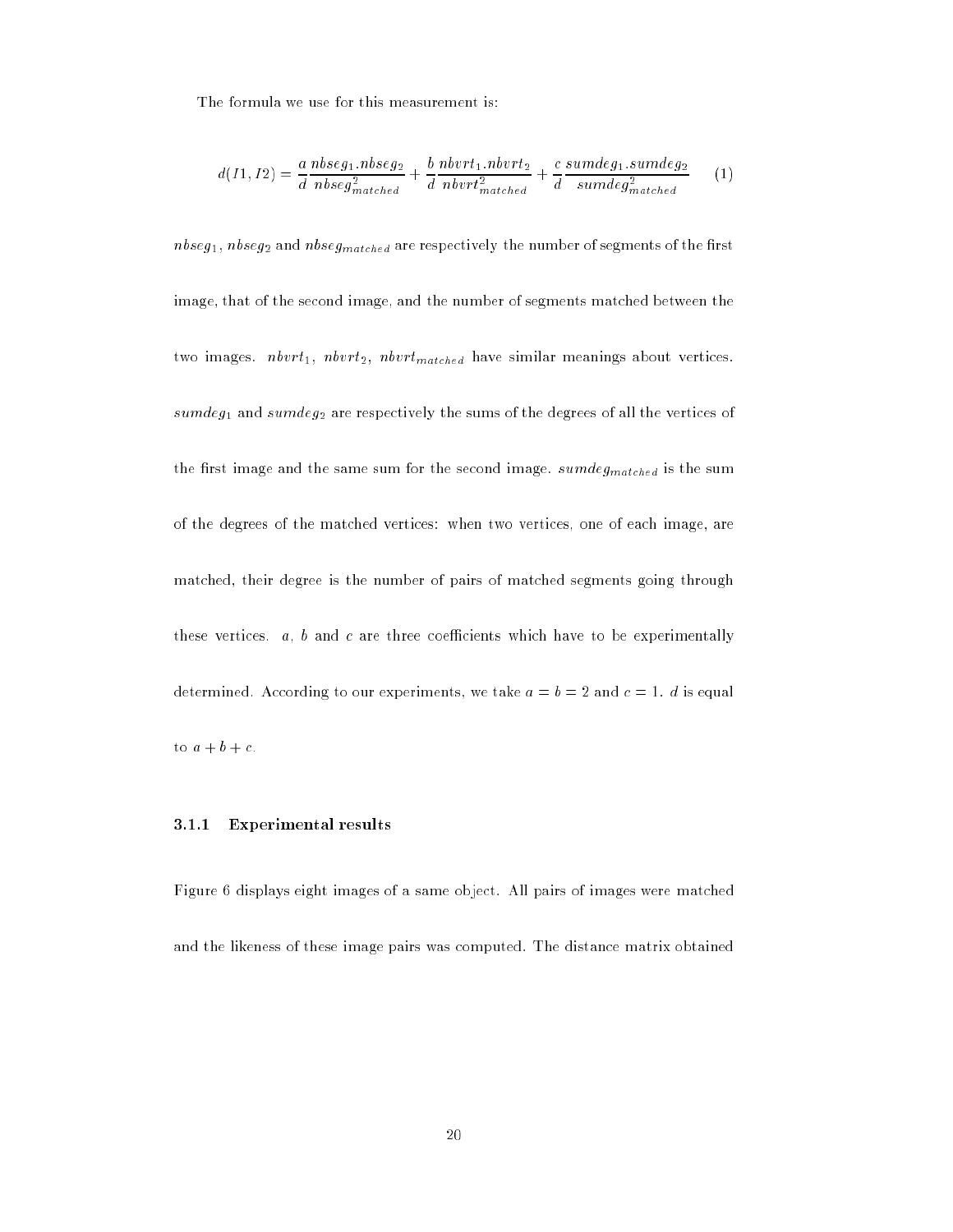for these eight images is the following:

 $\overline{a}$ 

|  |  |      |      |           | 1.00 2.26 5.85 75.65 80.20 25.59 103.68 34.39 |        |
|--|--|------|------|-----------|-----------------------------------------------|--------|
|  |  |      |      |           | 1.00 2.10 63.40 27.98 98.97 30.41             | 115.00 |
|  |  |      |      |           | 1.00 3.93 17.86 49.79 59.74                   | 73.18  |
|  |  | 1.00 |      | 1.92 2.29 | 11.36                                         | 5.96   |
|  |  |      | 1.00 | 2.02      | $\infty$                                      | 21.22  |
|  |  |      |      | 1.00      | 1.8                                           | 6.96   |
|  |  |      |      |           | 1.00                                          | 7.00   |
|  |  |      |      |           |                                               | 1.00   |

 $1.11$ 

The symbol  $\infty$  means that the matching process failed to find common features between the two considered images. The exact value of big numbers has not much significance. It only shows that the images differ a lot. The pertinence of this measure is shown by the results of the clustering.

#### $3.2$ Clustering of <sup>a</sup> set of images

The method we use to regroup the images is a classical agglomerative method: each image is put in a different cluster; their distance is that of the images. The two nearest clusters are grouped if their distance is inferior to a threshold; the distances between the clusters are updated; the distance between two clusters is equal to the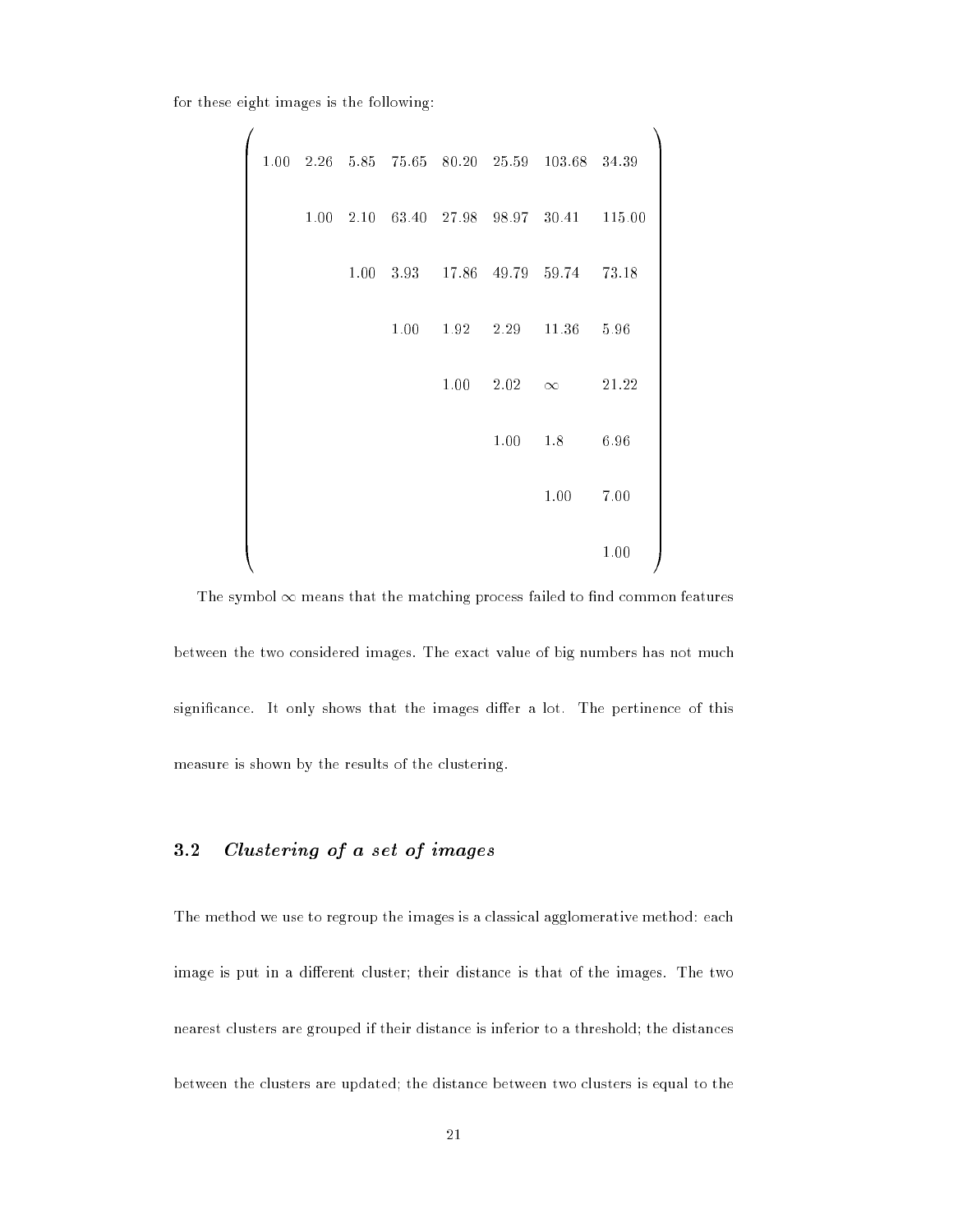mean of the distances of the images of the each cluster; The process is repeated until no new grouping is possible.

This method forms a partition of the initial set of images, what is not necessary, and there is a threshold to determine. The partition constraint gives in fact a way to compute a threshold automatically. If we consider the likeness of the clusters which are grouped at each step of the process, we obtain a sequence of positive numbers which has a gap (this is an experimental verification). Here are for example some sequences obtained with different sets of real images (boldface numbers locate the gap):

 $-1.115$  1.115 1.242 1.257 1.367 1.380 1.425 1.425 1.541 1.757 1.849 2.120 2.13 0 2.485 3.939 36.097 471.307 905.698  $• 3.537$ 3.690 4.309 5.026  $10.488$ 75.783

### 3.2.1 Experimental results

Let us consider the sequence of image of Figure 6. The clustering algorithm gives the following groups:  $\{I1, I2, I3\}, \{I4, I5\}$  and  $\{I6, I7, I8\}$ 

To test our algorithms on a more signicant set of images, we took 80 images of a same object as shown on Figure 7. The first twenty images are taken every 2.5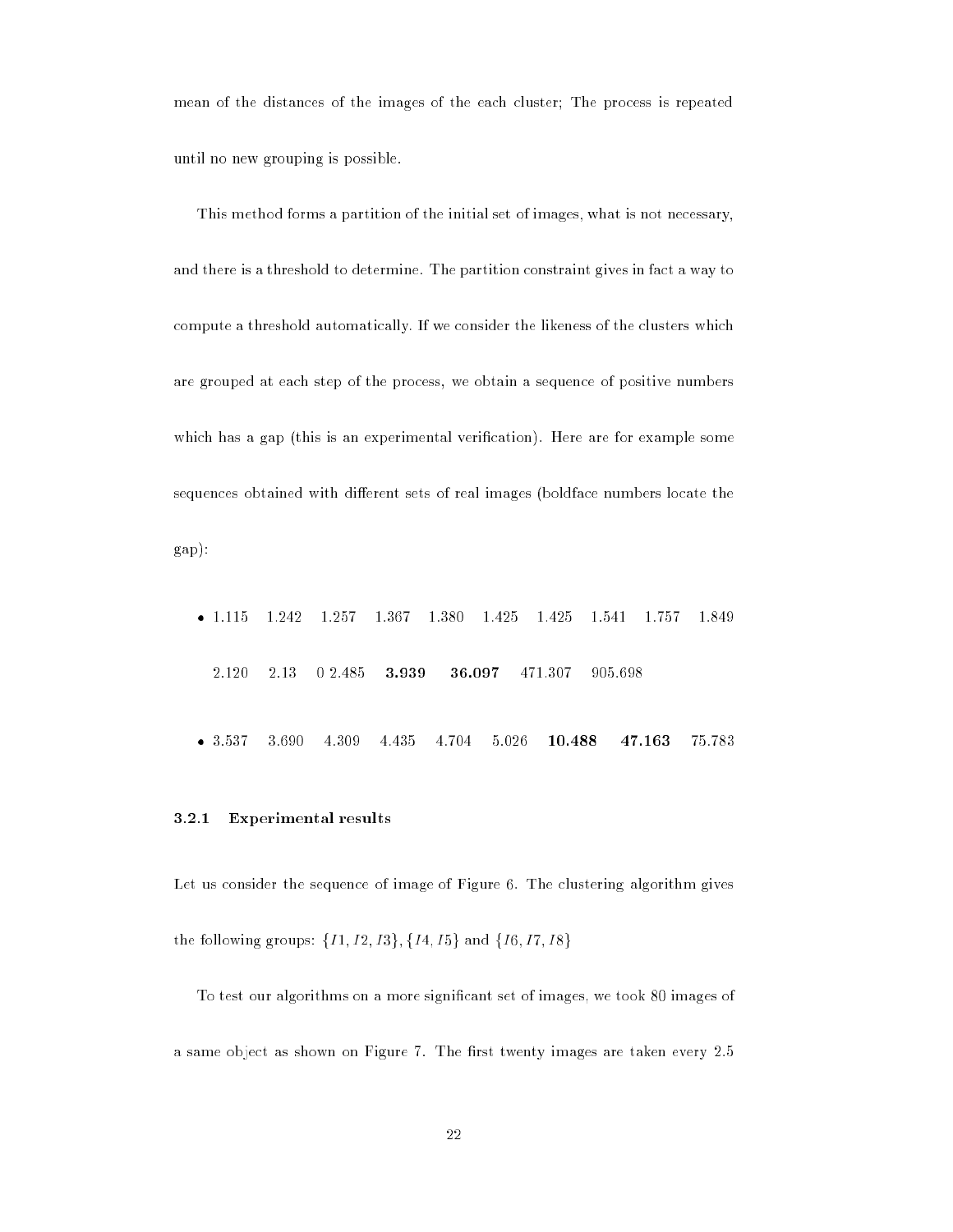degrees, the other ones every 5 degrees. The clustering process gives 7 groups as

Group 1: images 1 2 3 4 33 34 35 36 37 38 39 68 69 70 72 73 Group 2: images 5 22 23 24 25 26 28 58 59 60 61 62 Group 3: images 6 7 8 9 10 40 41 42 43 44 74 75 76 77 78 Group 4: images 11 12 13 14 15 27 45 46 47 48 49 Group 5: images 16 17 50 71

Group 6: images 18 19 20 21 51 52 53 54 55 56 57

Group 7: images 29 30 31 32 63 64 65 66 67 Figure 8 shows two images of each group and the features extracted from these

images. As the object is almost symmetric, each cluster collects images of both sides of it. As similarities are used to compute the matching, only images taken with neighboring viewpoints are gathered in one group. For example, the groups 2 and 6 contain some images topologically very similar, but these images have very different invariants for the similarities. To avoid this problem (if we want to avoid it), we should use other transformations like affine transformations or collineations.

The result is not totally perfect. Images number 5, 27 and 71 are not in the group expected, but this is due to the noise of the images. The effect of this clustering noise will be attenuated at the modelling stage with the introduction of reliability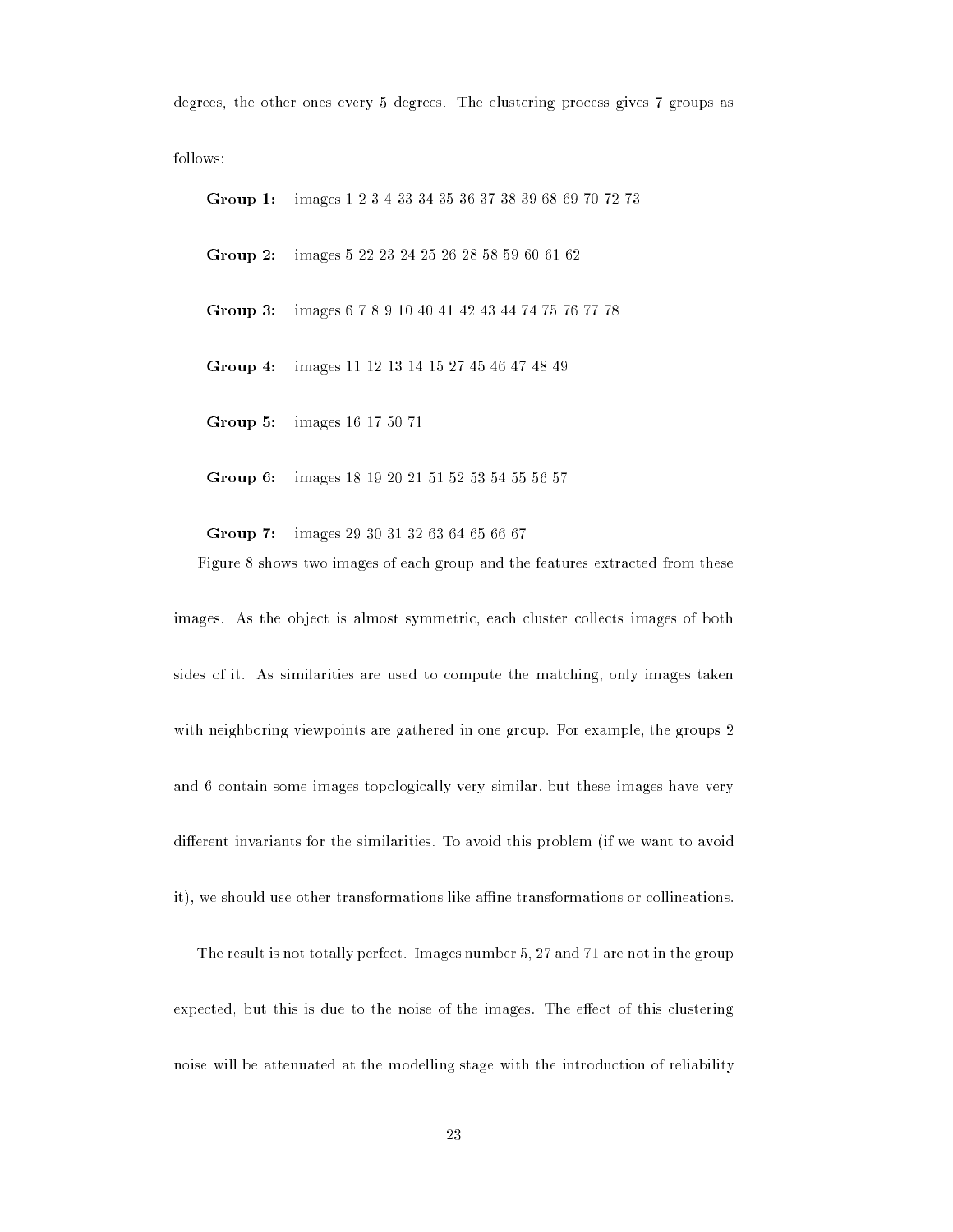coefficients for each feature of a group.

#### 3.3Conclusion on clustering

The clustering process is based on a very simple algorithm for the computation of the similarity measure and for the clustering itself. The experimental results are good, even with a big set of images. The main problem of this algorithm is its complexity. As it implies to match all the pairs of images, the complexity is  $O(n^2)$ where  $n$  is the number of images. Fortunately, this stage is off-line!

#### 4Conclusion

In this paper, we have detailed two stages of a modeling method: how to match two images to find their common features, and how to use this matching to regroup the images of a set of images, which represent similar aspects of the 3D modeled object. These stages are based on the estimation of the apparent motion using invariants associated with small groups of features.

Its main advantages are its robustness to image noise and partial object occlusions and its generality: it does not need any a priori information about the object, the motion of the camera between the two shots or any calibration of the camera.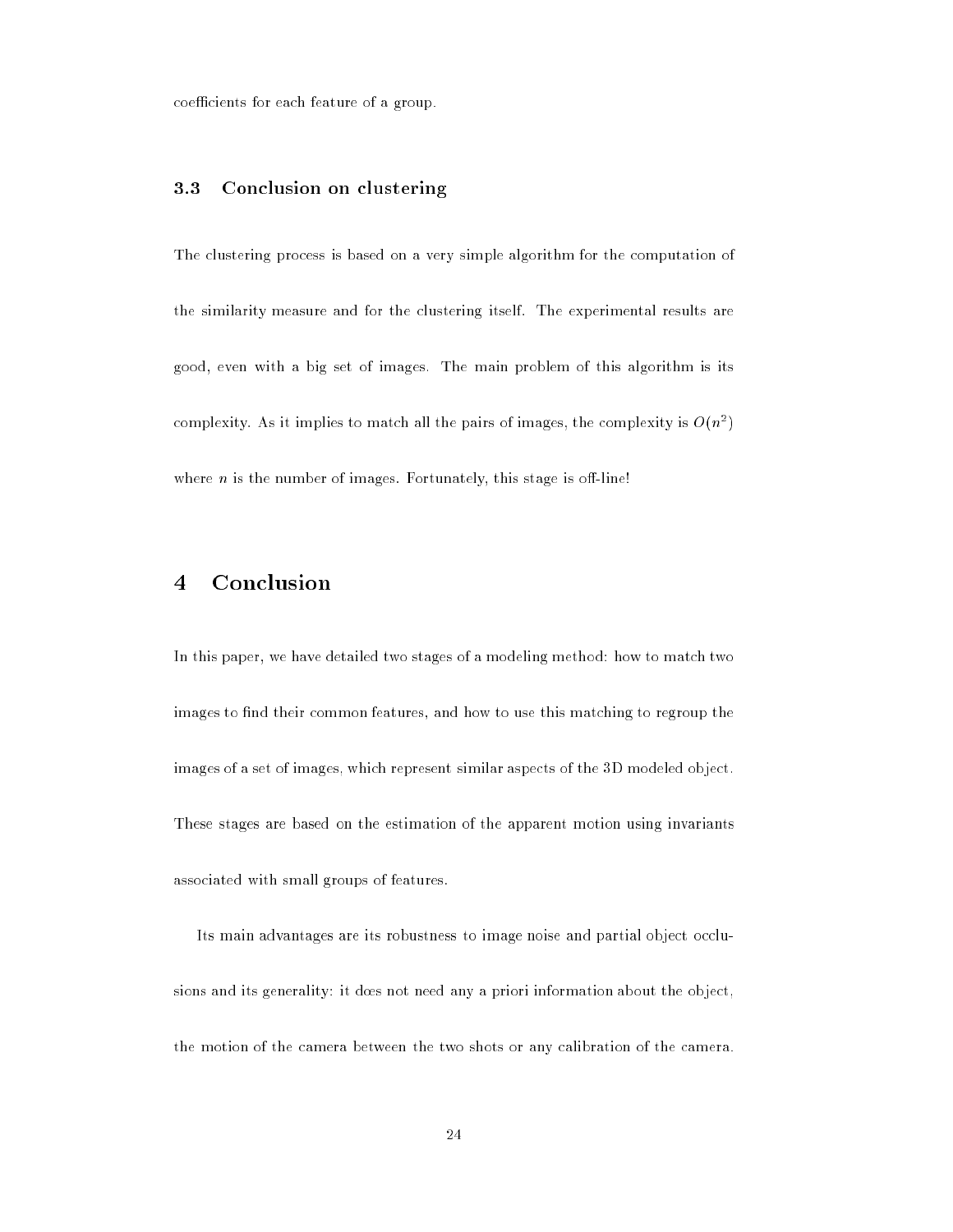The main extension of this algorithm concerns the used features. The conditions necessary for these features are the possibility of a segmentation, a parametrization which allows the computation of invariants, and the possibility to organize these features into a structure. B-splines approximating the contours would be a good candidate. The main difficulty will be to compute reliable invariants for them: it is the subject of the CCE ESPRIT-BRA VIVA project.

It should be noticed that even with simple invariants and approximations, it is possible to deal with numerous images of polyhedral complex objects because of the robustness of the method. This will allow this method to be used for practical robotic applications. That's the aim of the CCE ESPRIT-BRA SECOND project.

Acknowledgements. Marie Legendre, Marie-Hélène Malissen and Gudrun Socher are gratefully acknowledged for their participation to this project, so are Radu Horaud, Francoise Veillon and Roger Mohr for their fruitful comments. This work has been sponsored by the Orasis project as part of the Prc Communication Homme-Machine and by the CEC through the ESPRIT-BRA 3274 (the FIRST project). Patrick Gros acknowledges support from Région Rhône-Alpes.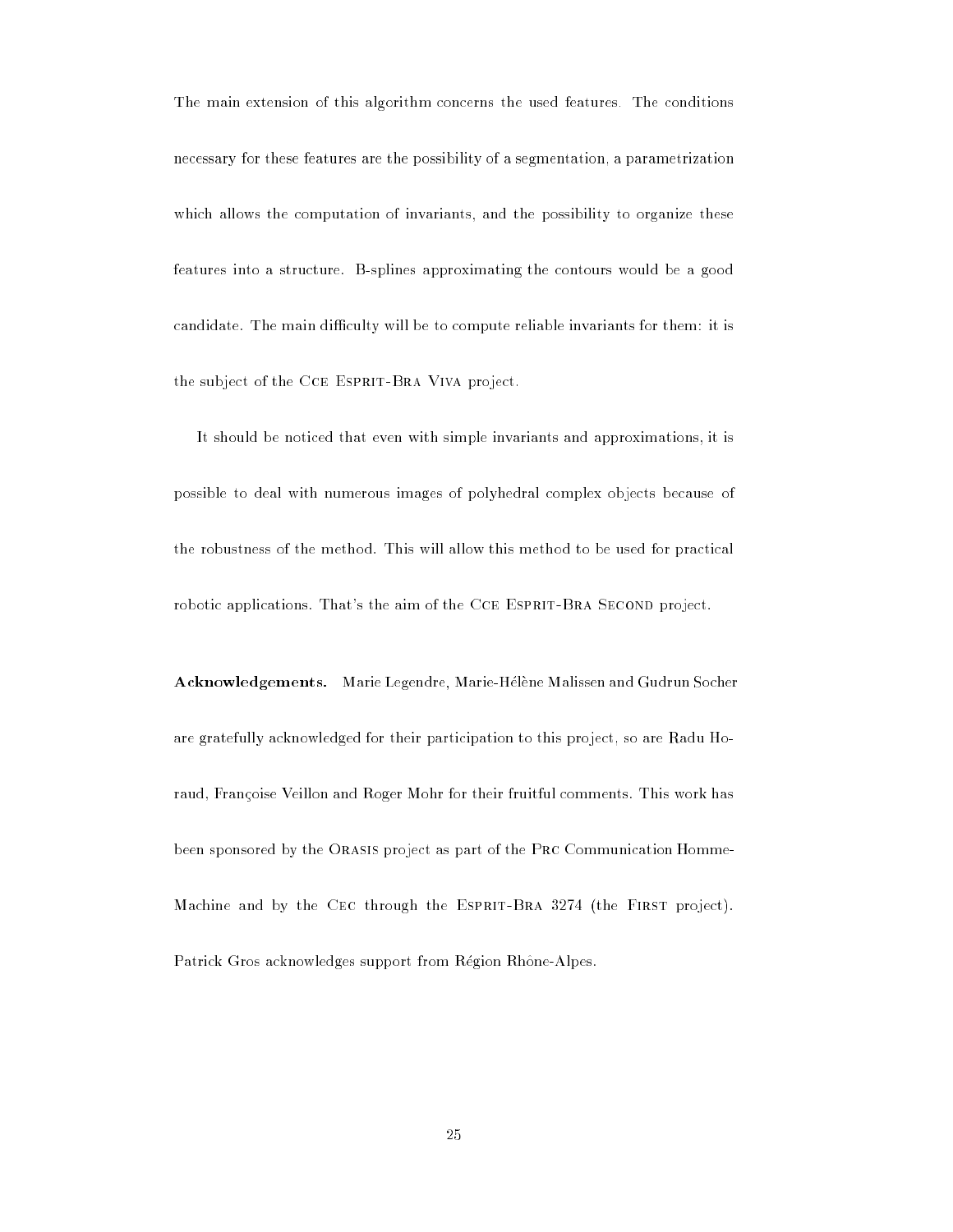- [AM91] E. Arbogast and R. Mohr. 3D structures inference from images sequences. International Journal of Pattern Recognition and Artificial  $Intelligence, 5(5):749, 1991.$
- [Ana89] P. Anandan. A computational framework and an algorithm for the measurement of visual motion. International Journal of Computer Vision, 2:283-310, 1989.
- [Bes88] P.J. Besl. Active optical range imaging sensors. Springer-Verlag, New York, USA, 1988.
- [Bha87] B. Bhanu. Guest editor's introduction. Computer (Special Issue on CAD-Based Robot Vision), August 1987.
- [Bow91] K. Bowyer. Why aspect graphs are not (yet) practical for computer vision. In Proceedings of the IEEE workshop on Direction on automated CAD-based Vision, Maui, Hawaii, USA, pages 97-104, 1991.
- [CB87] J.H. Connell and M. Brady. Generating and generalizing models of visual objects. Artificial Intelligence, 31:159-183, 1987.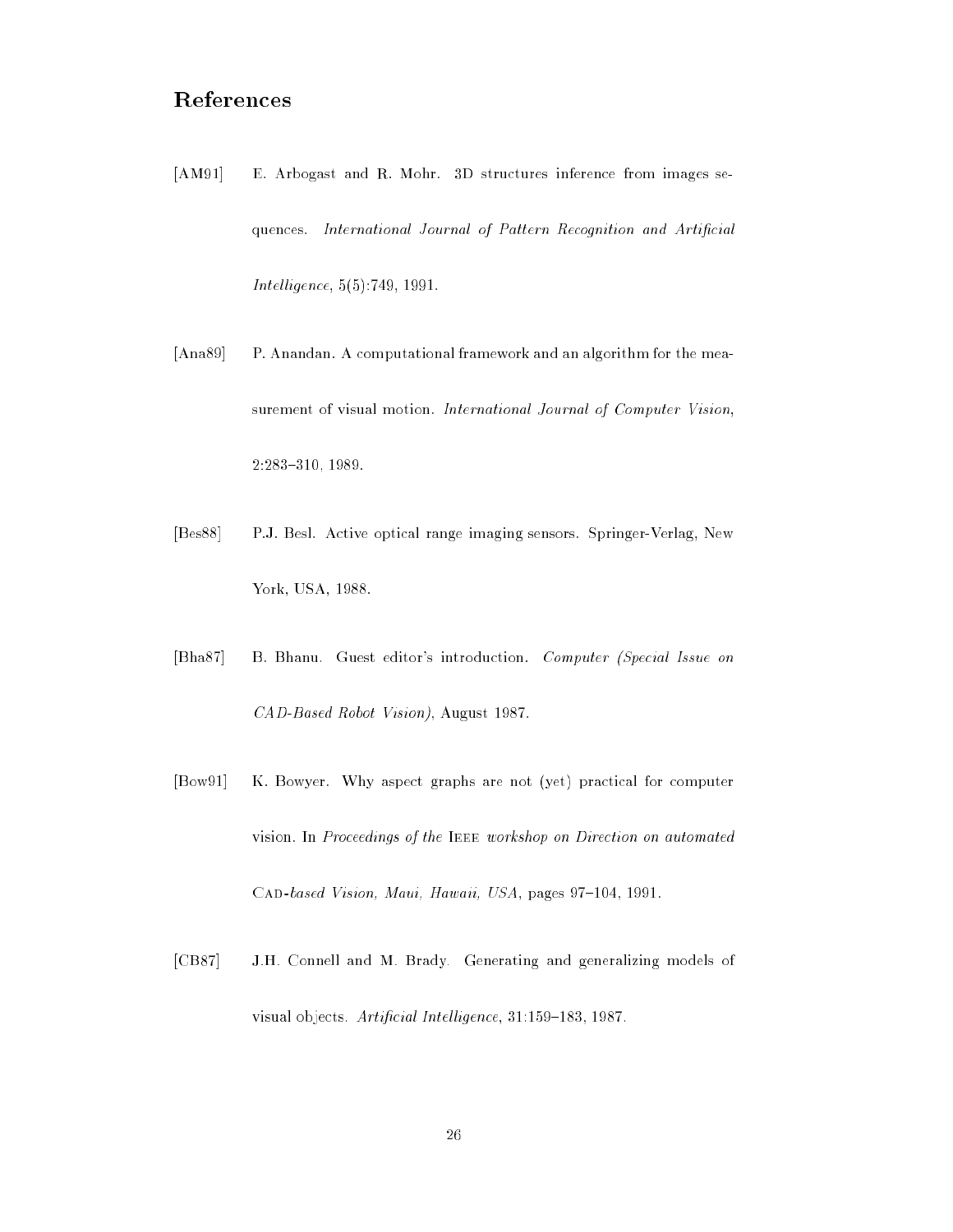- [CS90] J.L. Crowley and P. Stelmazyk. Measurement and integration of 3D structures by tracking edges lines. In O. Faugeras, editor, Proceedings of the 1st European Conference on Computer Vision, Antibes, France, pages 269-280. Springer-Verlag, April 1990.
- [DF90] R. Deriche and O. Faugeras. Tracking line segments. In Proceedings of the 1st European Conference on Computer Vision, Antibes, France, pages 259-267. Springer-Verlag, April 1990.
- [FJ91] P.J. Flynn and A.K. Jain. CAD-based computer vision: from CAD models to relational graphs. IEEE Transactions on Pattern Analysis and Machine Intelligence,  $13(2):114-132$ , February 1991.
- [Fua90] P. Fua. A parallel stereo algorithm that produces dense depth maps and preserves image features. Machine Vision and Applications, 1990.
- [GM92] P. Gros and R. Mohr. Automatic object modelization in computer vision. In H. Bunke, editor, Proceedings of the workshop "Advances in Structural and Syntactic Pattern Recognition", Bern, Switzerland, volume 5 of Series on Machine Perception and Artificial Intelligence, pages 385-400. World Scientific, August 1992.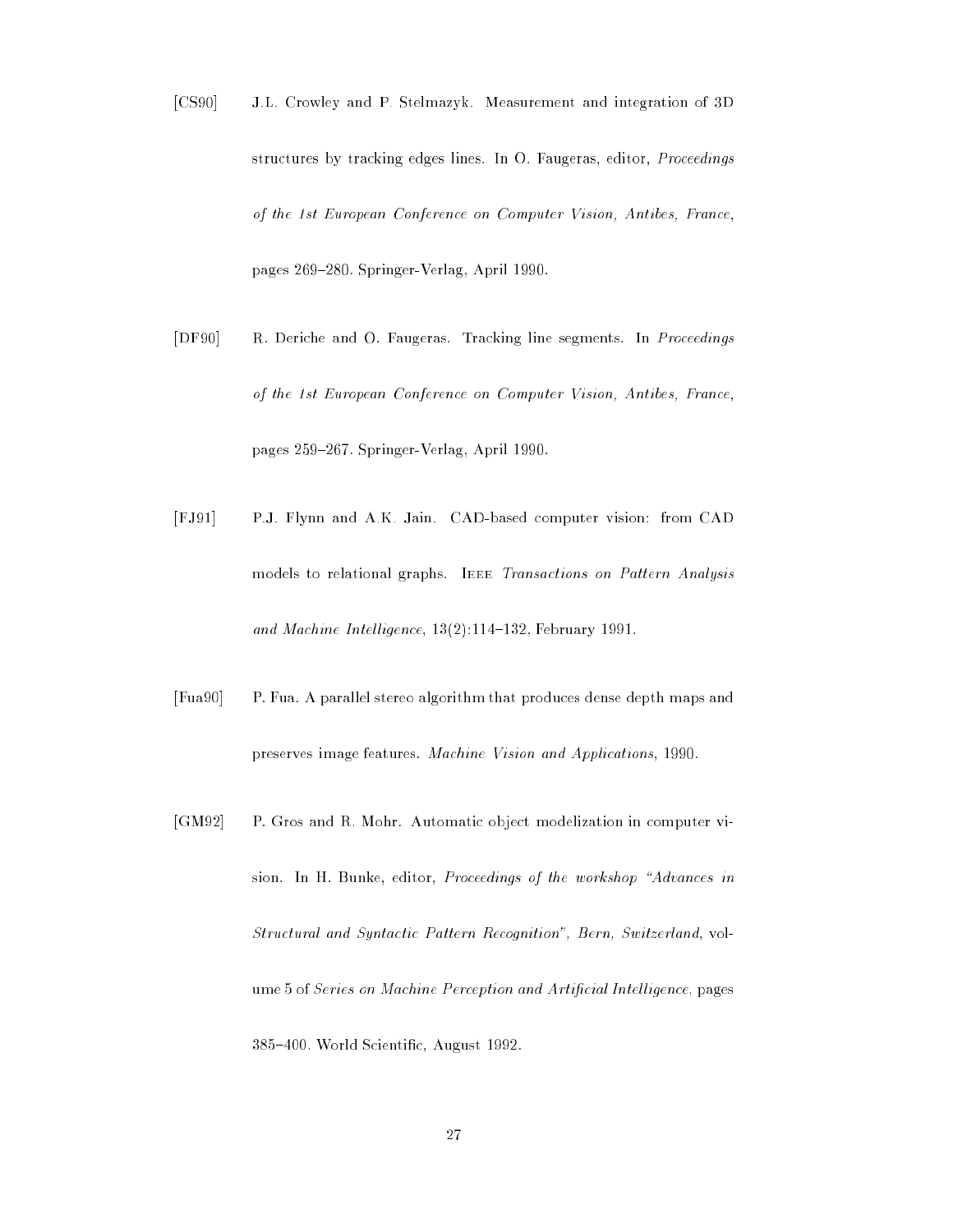- [GQ92] P. Gros and L. Quan. Projective Invariants for Vision. Technical Report RT 90 IMAG - 15 LIFIA, LIFIA-IRIMAG, Grenoble, France, December 1992.
- [HHVN90] L. Hérault, R. Horaud, F. Veillon, and J.J. Niez. Symbolic image matching by simulated annealing. In Proceedings of the British Machine Vision Conference, Oxford, England, pages 319-324, September 1990.
- [HSV90] R. Horaud, T. Skordas, and F. Veillon. Finding geometric and relationnal structures in an image. In Proceedings of the 1st European Conference on Computer Vision, Antibes, France, Lecture Notes in Computer Science, pages 374-384. Springer-Verlag, April 1990.
- [KD79] J. Koenderink and A.V. Doorn. The internal representation of solid shape with respect to vision. Biological Cybernetics, 32:211-216, 1979.
- [Mor93] L. Morin. Quelques Contributions des Invariants Projectifs a la Vision par Ordinateur. PhD thesis, Institut National Polytechnique de Grenoble, January 1993.
- [MVQ93] R. Mohr, F. Veillon, and L. Quan. Relative 3D reconstruction using multiple uncalibrated images. In Proceedings of the Conference on Com-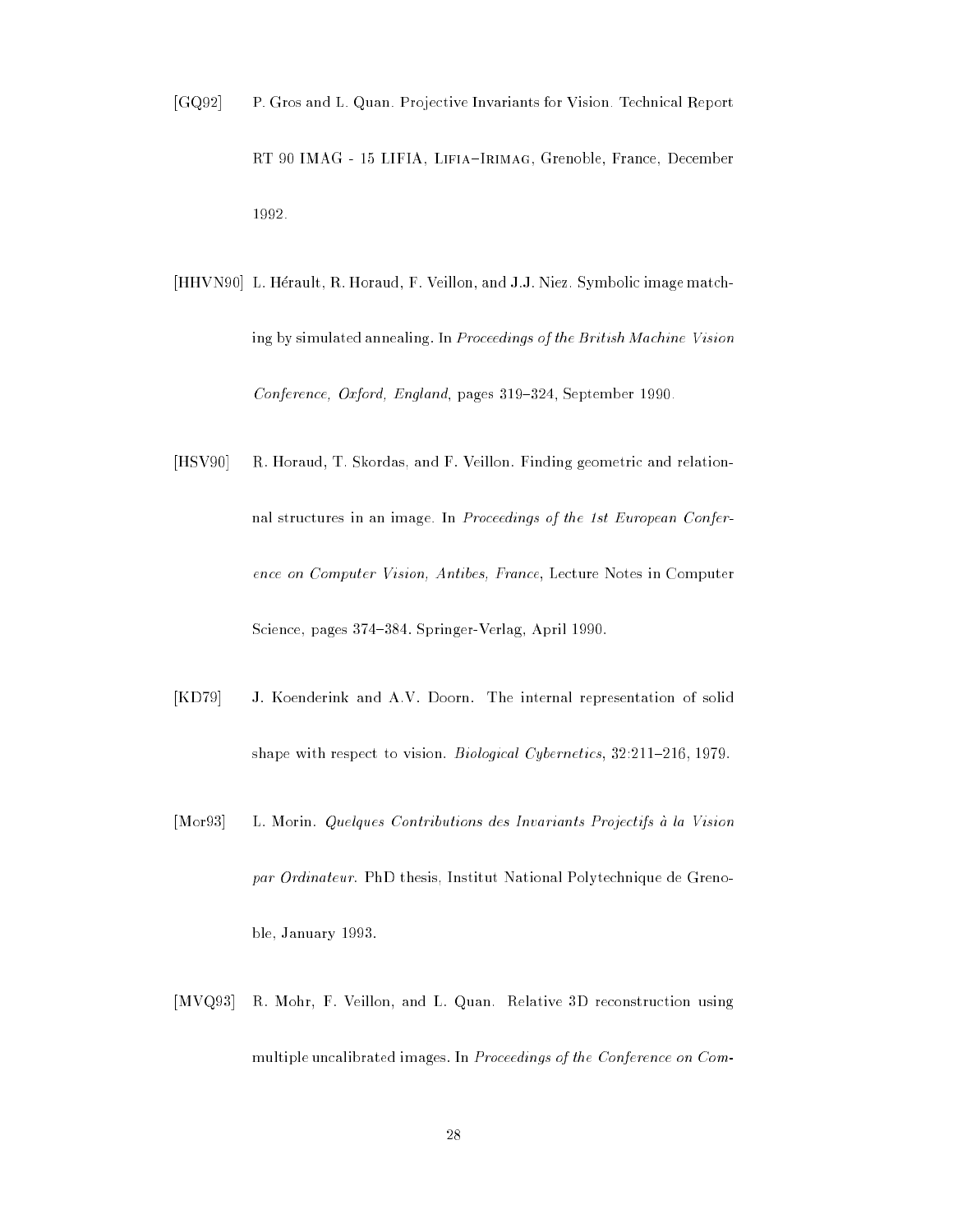puter Vision and Pattern Recognition, New York, USA, pages 543-548, June 1993.

- [Nit88] D. Nitzan. Three-dimensional vision structure for robot applica-D. Nitzan. tions. IEEE Transactions on Pattern Analysis and Machine Intelligence,  $10(3):291{-}309, 1988.$
- [PPK92] S. Petitjean, J. Ponce, and D.J. Kriegman. Computing exact aspect graphs of curved objects: algebraic surfaces. International Journal of Computer Vision,  $9(3):231-255$ , 1992.
- [RZFM92] C.A. Rothwell, A. Zisserman, D.A. Forsyth, and J.L. Mundy. Fast recognition using algebraic invariants. In J.L. Mundy and A. Zisserman, editors, Geometric Invariance in Computer Vision, chapter 20, pages 398{407. MIT Press, 1992.
- [SH92] H. Sossa and R. Horaud. Model indexing: the graph-hashing approach. In Proceedings of the Conference on Computer Vision and Pattern Recognition, Urbana-Champaign, Illinois, USA, June 1992.
- [TM87] D.W. Thompson and J.L. Mundy. Three-dimensional model matching from an unconstraint viewpoint. In Proceedings of IEEE International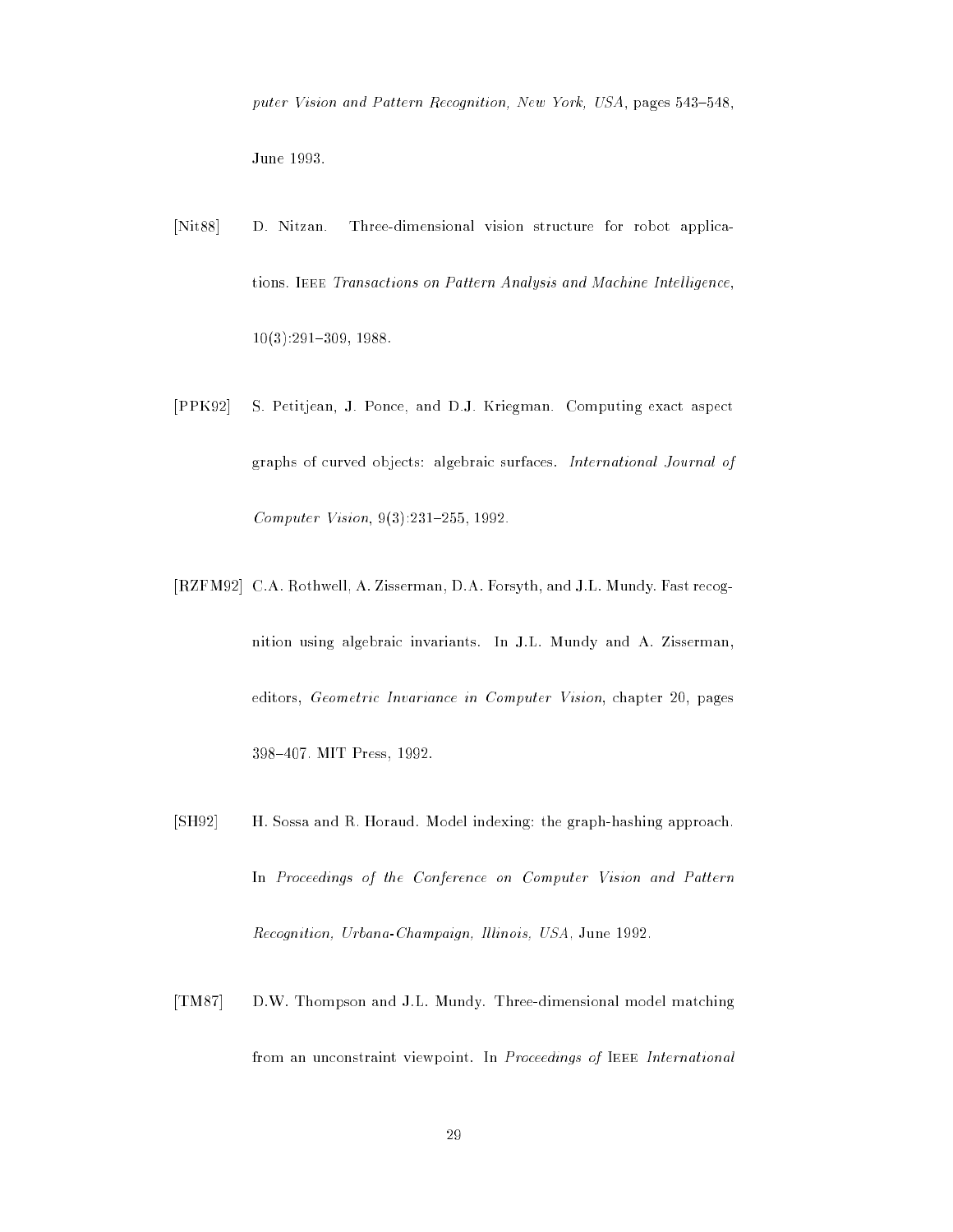Conference on Robotics and Automation, Raleigh, North Carolina, USA,

pages 208-220, 1987.

[Wei92] I. Weiss. Noise-resistant projective and affine invariants. In Proceedings of the Conference on Computer Vision and Pattern Recognition,

Urbana-Champaign, Illinois, USA, pages 115-121, June 1992.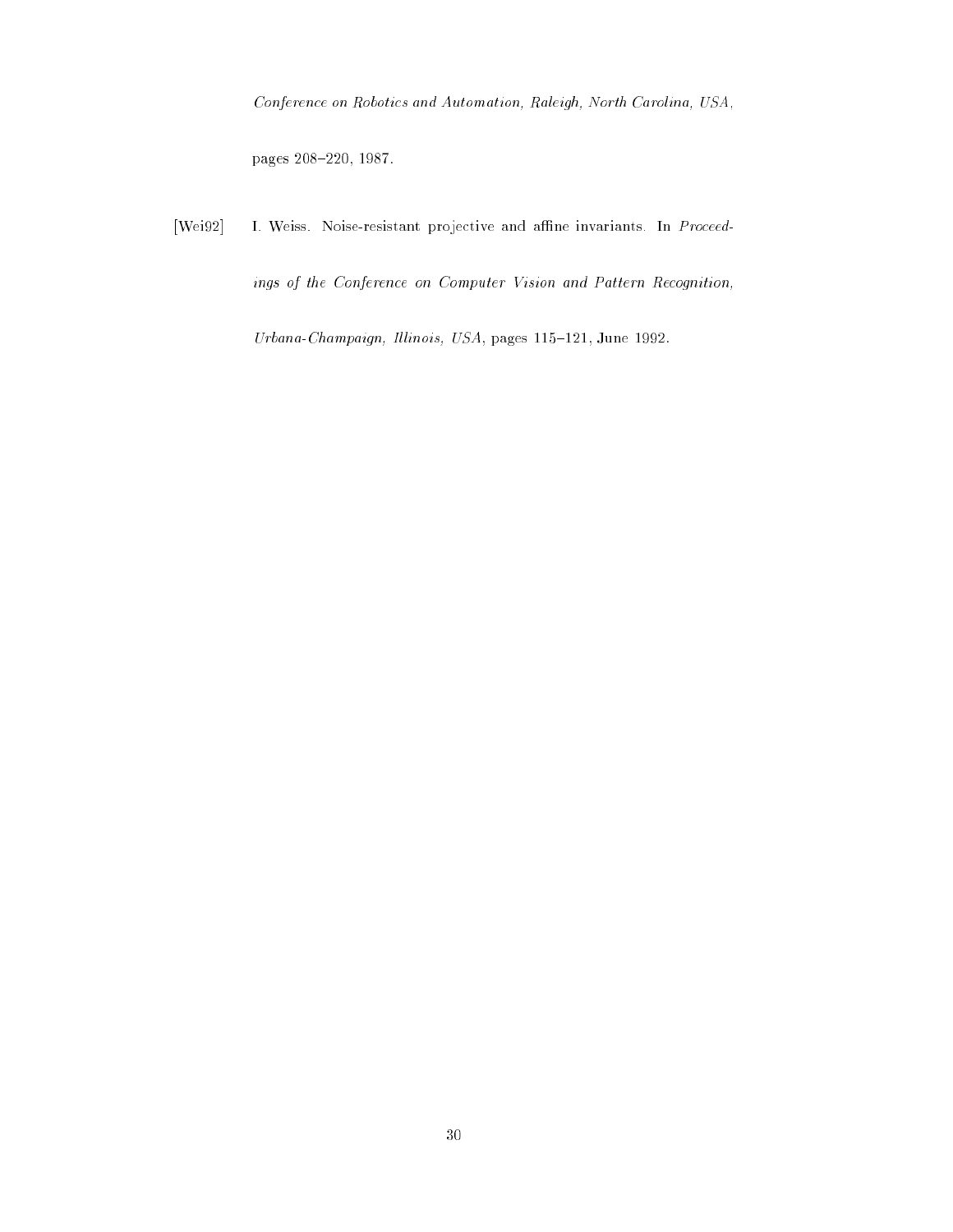## List of Figures

| $\mathbf{1}$   |                                                                                                                                                                                                                                |  |
|----------------|--------------------------------------------------------------------------------------------------------------------------------------------------------------------------------------------------------------------------------|--|
| $\overline{2}$ |                                                                                                                                                                                                                                |  |
| 3              | A second example of matching resources in the second example of matching resources in the second second second second second second second second second second second second second second second second second second second |  |
| 4              |                                                                                                                                                                                                                                |  |
| 5              | An example of correction resources in the contract of the state of 33                                                                                                                                                          |  |
| 6              |                                                                                                                                                                                                                                |  |
| $\overline{7}$ |                                                                                                                                                                                                                                |  |
| 8              | Two images of each group $\ldots \ldots \ldots \ldots \ldots \ldots \ldots \ldots \ldots 35$                                                                                                                                   |  |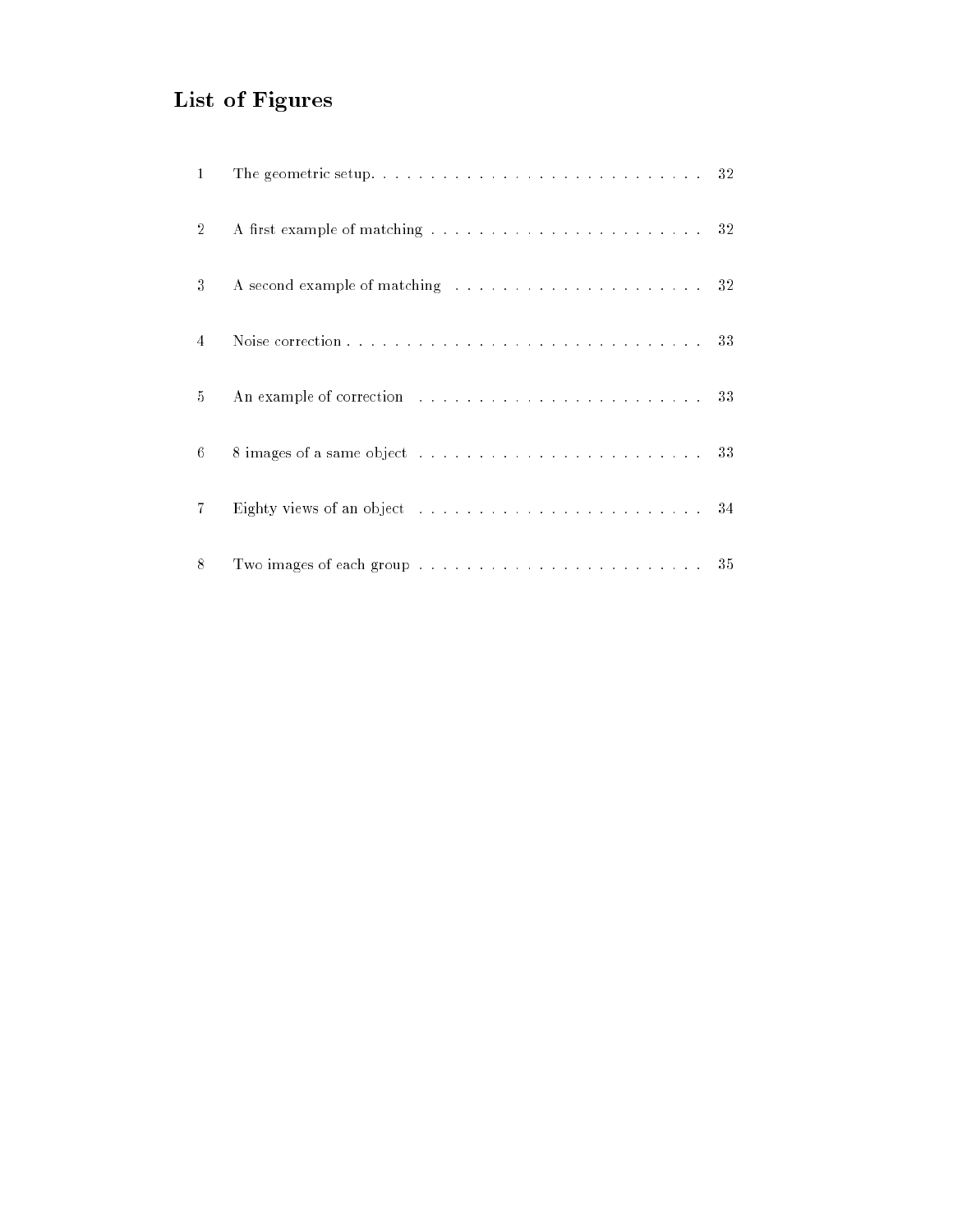

Figure 1: The geometric setup.



Figure 2: A first example of matching



Figure 3: A second example of matching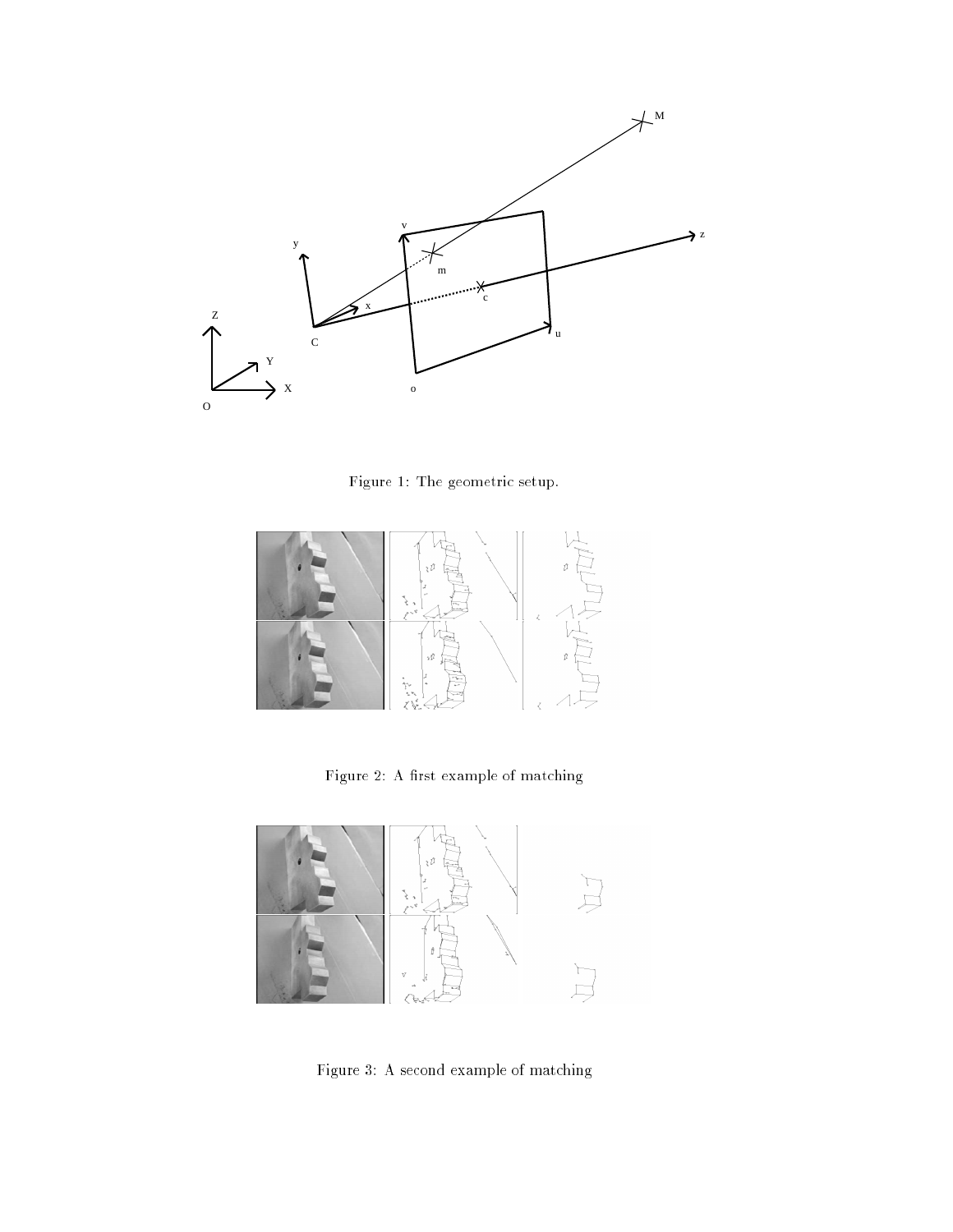

Figure 4: Noise correction



Figure 5: An example of correction



Figure 6: 8 images of a same object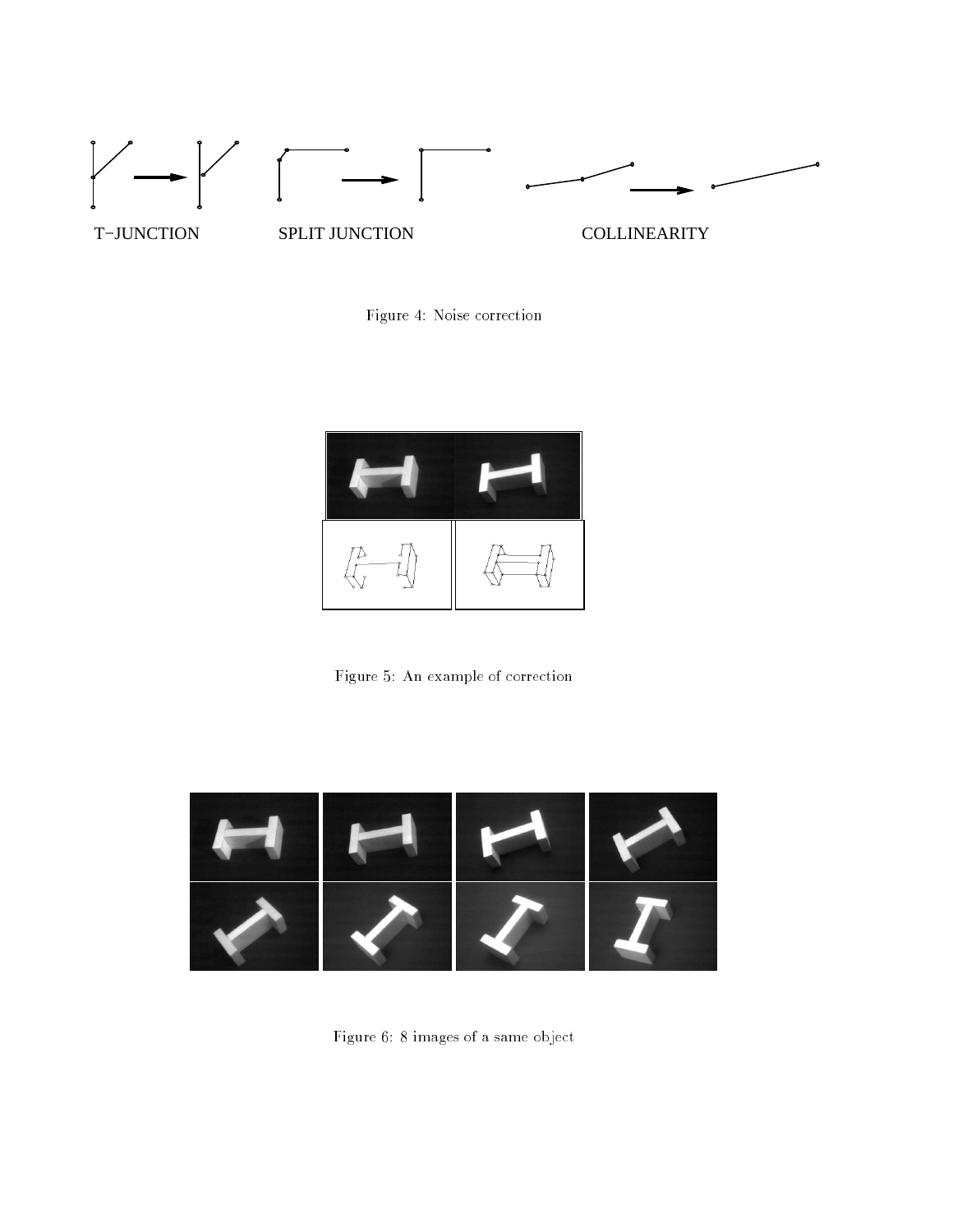

Figure 7: Eighty views of an object